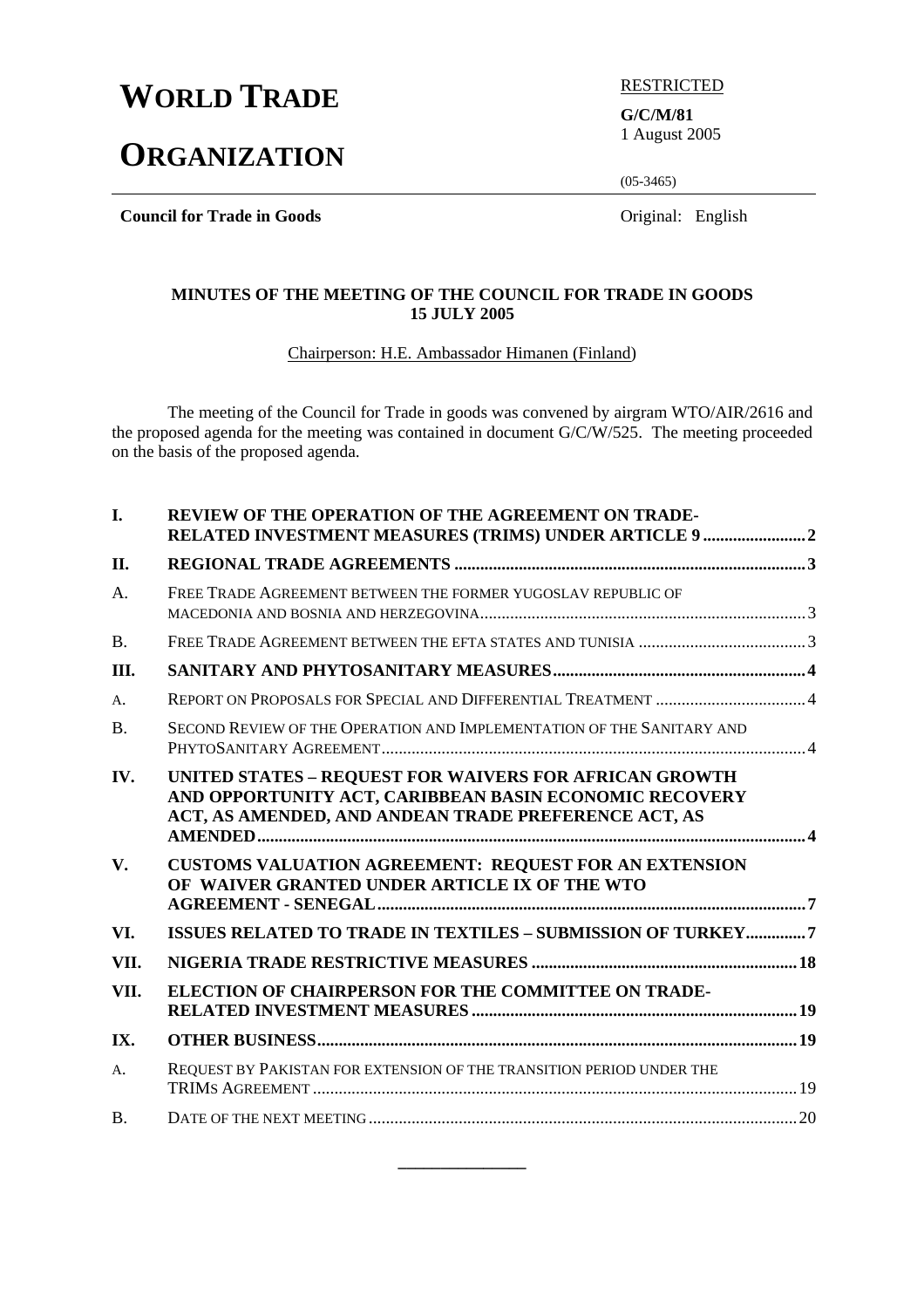## **I. REVIEW OF THE OPERATION OF THE AGREEMENT ON TRADE-RELATED INVESTMENT MEASURES (TRIMS) UNDER ARTICLE 9**

1.1 The Chairman recalled that at the July meeting the Council had received a joint proposal by Brazil and India concerning a study on the impact of TRIMs and of their elimination. The terms of reference for this study were contained in document Job(04)/93. His predecessor, Ambassador Choi, had carried out informal consultations on the matter and reported that he had been unable to reach a consensus on the desirability of conducting the proposed study. As far as he understood, there had been no new developments in Members' positions since the last CTG meeting. He, therefore, was in Members' hands as to how to address this matter in the future.

1.2 The representative of Brazil noted that the proposed terms of reference for a study were the elements to go under the Review. He recalled that the CTG had already examined a previous study in 2001 and a joint proposal by Brazil and India suggesting amendments to the TRIMs Agreement in October 2002. The latest proposal referred to terms of reference for another study to which he had nothing more to add, except if other Members had changed their positions on the matter. He wished to raise the matter of the flexibility left in the TRIMs Agreement. Suggestions to amend the TRIMs Agreement had been put forward over the years through several tracks in the WTO. The LDC Group had presented a suggestion to amend the TRIMs Agreement which was being considered in the Special Session of the Committee on Trade and Development. The African Group had presented suggestions to amend the TRIMs Agreement which were currently under consideration in the TRIMS Committee. The proposals classified as Category II proposals coming from the Committee on Trade and Development had been sent to the respective subsidiary bodies as mandated by the August 2004 Decision (WT/L/579). These bodies would, in turn, report back to the General Council in July. The third track - apart from the Article 9 Review under which the TRIMs Agreement was being submitted for consideration and for amendment, was the track under Article 12(b) of the Doha Ministerial Declaration dealing with the outstanding implementation issues, under which India and Brazil had also presented some suggestions to amend the Agreement. He wished to share with the Council for the records and to provide his colleagues with the state of play regarding the discussions on the TRIMs Agreement.

1.3 Under the latter track, his delegation had undertaken consultations to discuss what Brazil considered to be the absence of flexibilities for developing countries to adopt development-oriented policies. Two days ago, in the context of consultations held by the Chairman of the TRIMs Committee (Mauritius), acting as a Friend of the Director-General, Brazil and India had presented a analysis of Articles 4, 5 and 9 of the TRIMs Agreement to assess whether flexibilities were still available. Article 4 allowed some possibilities for developing countries to deviate temporarily from the provisions of Article 2 of the Agreement. Most of them were related to balance-of-payments: the Understanding on the Balance-of- Payments Provisions of GATT 1994, and the Declaration on Trade Measures Taken for Balance-of-Payments Purposes adopted on 28 November 1979. Although important, these balance-of-payment related flexibilities did not address the longer term developmental objectives listed in the proposal presented by India and Brazil to the CTG in October 2002. He summarized those development objectives, as, *inter alia*,: to promote domestic manufacturing capabilities; to stimulate the transfer or indigenous development technology; to promote purchases from disadvantaged regions; to stimulate environment-friendly methods; to increase export capacity in cases where a structural current account deficit would cause a major reduction in imports; and to promote small- and medium-sized enterprises as they contribute to employment generation. There was also a possibility for deviation from the provisions of Article 2, which was related to Article XVIII of GATT 1994. However his delegation had come to the conclusion that the provisions established in paragraphs 14-18 of Article XVIII were so onerous that recourse to that Article was impossible.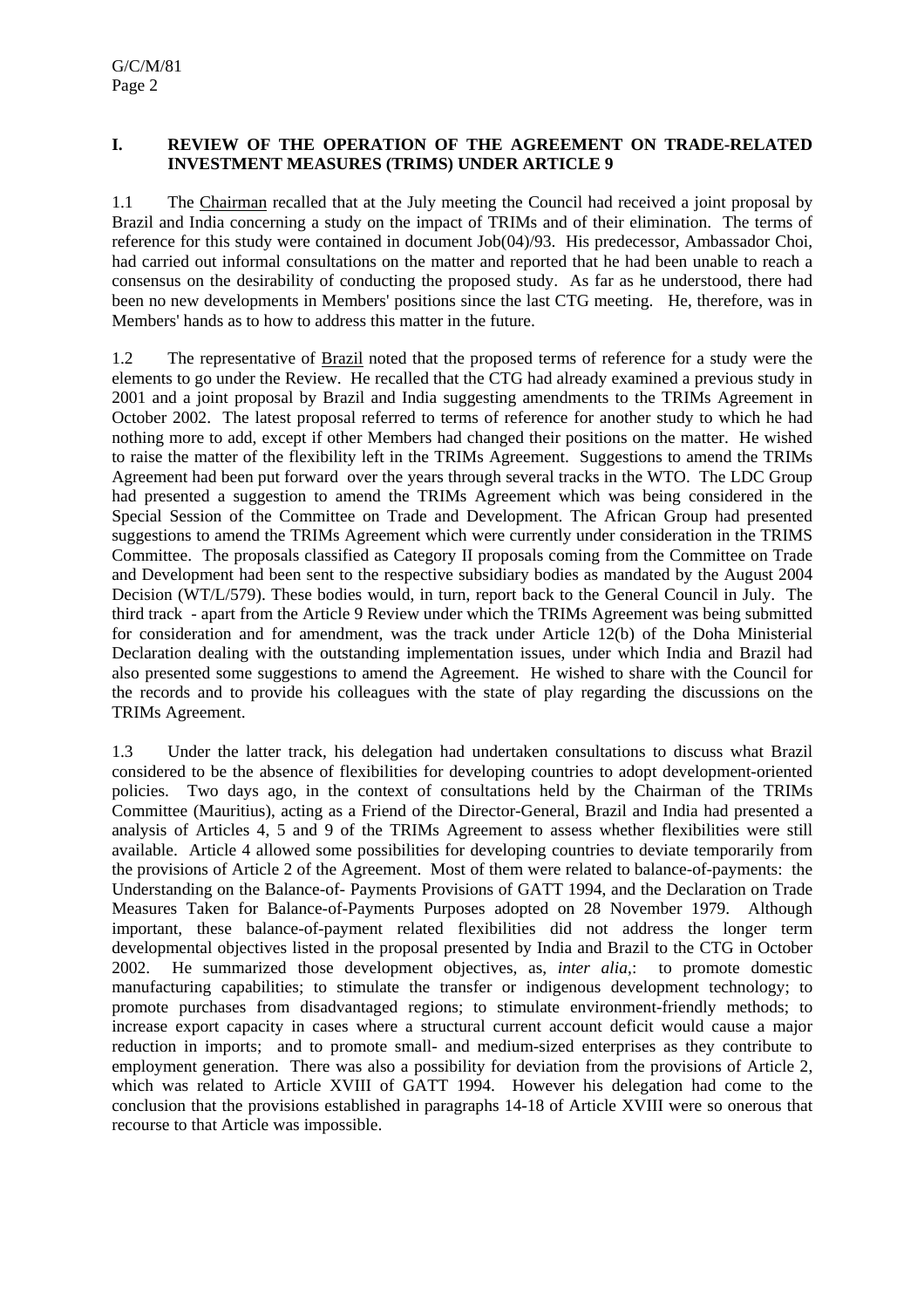1.4 Article 5 which was also analysed for flexibilities provided for notification and transitional arrangements. All WTO Members had been given 90 days to notify requirements that did not conform to the TRIMs Agreement. After the TRIMs Agreement entered into force, developed countries had 2 years, i.e., until December 1997, developing countries had 5 years and LDCs had 7 years to phase out the measures that had been notified. The Agreement provided an opportunity for individual countries to request an extended transitional period in the event that special difficulties arose in the implementation of the Agreement. Many developing countries had difficulties in notifying existing measures within 90 days, i.e. from January to March 1995. All in all, 24 developing countries, of which only one was an LDC, notified that they had relevant measures. Certain Members considered that they quite simply had not had the capacity to identify any measures that were in conflict with the Agreement. This had created problems since the stipulated periods of transition only referred to notified measures. Some Members had therefore been unable to take advantage of the transitional period. His delegation concluded that this flexibility was not available anymore.

1.5 Finally, under Article 9 which provided for the Review of the Agreement, the CTG had a joint study prepared by UNCTAD and WTO in 2001; a proposal by India and Brazil in 2002, and the latest proposal related to the terms of reference for a study submitted in July 2004, which currently faced an impasse in the CTG. Regardless of the efforts of the proponents for further flexibility in the TRIMs Agreement to assess the developmental implications of the current prohibitions, opponents had not engaged so far in substantive discussions under the Article 9 Review. He asked Members to seek further flexibility in their capitals so as to provide the necessary fresh air to the discussions and concrete assessment that would help the CTG in defining what should be the outcome in relation to the TRIMs Agreement at the end of this round and at the end of the Article 9 review.

1.6 The representative of India supported the Brazilian statement. Her delegation also urged Members to reengage constructively to further discuss the proposals which had been made by India and Brazil in 2002 in order to find a way out of the current impasse.

1.7 The Chairman proposed that the Council take note of the statement made and revert to this matter at a future meeting.

1.8 It was so agreed.

# **II. REGIONAL TRADE AGREEMENTS**

A. FREE TRADE AGREEMENT BETWEEN THE FORMER YUGOSLAV REPUBLIC OF MACEDONIA AND BOSNIA AND HERZEGOVINA

B. FREE TRADE AGREEMENT BETWEEN THE EFTA STATES AND TUNISIA

2.1 The Chairman drew Members' attention to the two Agreements listed under this item that had been notified under GATT Article  $XXIV$ <sup>1</sup>. The texts of the Agreements and their notifications had been circulated in the documents listed. In the absence of comments, he proposed that the Committee on Regional Trade Agreements carry out the examination of the abovementioned Agreements in accordance with the following terms of reference: "to examine, in light of the relevant provisions of the GATT 1994, the trade agreements just referred to and to submit a report to the Council for Trade in Goods. It is understood that the understanding read out by the Chairman of the Council for Trade in Goods under item 7 of the agenda of the meeting of the Council for Trade

<sup>&</sup>lt;u>1</u>  $<sup>1</sup>$  The texts of the Agreements and their notifications had been circulated, respectively, in documents</sup> WT/REG200/N/1, WT/REG200/1; WT/REG201/N/1, WT/REG201/1;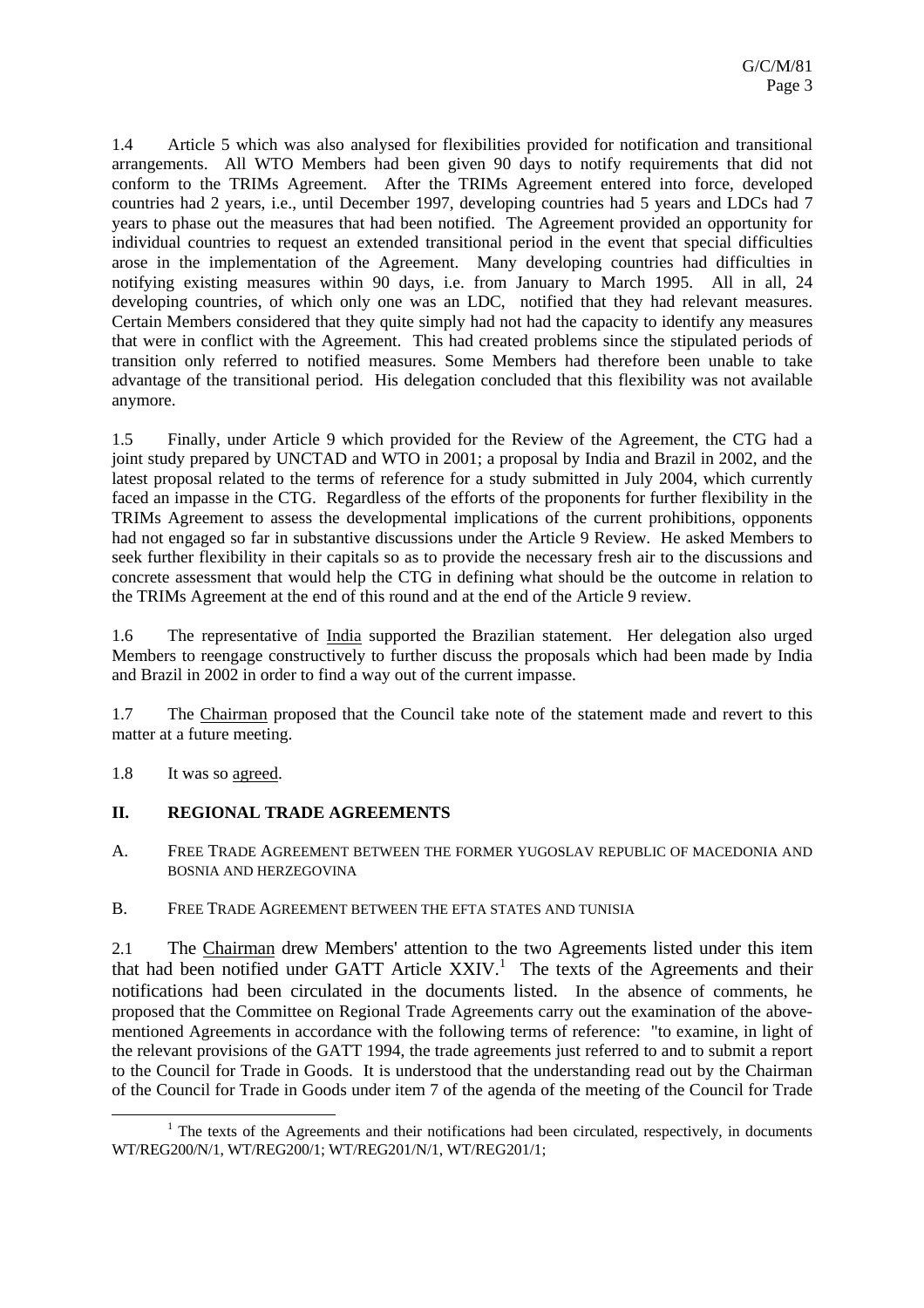in Goods on 20 February 1995, as contained in document WT/REG3/1, will apply *mutatis mutandis* to the examination of the agreements. It is also understood that, during the examination, due account will be taken of the intrinsic differences between customs unions and free trade areas".

2.2 The Council so agreed.

# **III. SANITARY AND PHYTOSANITARY MEASURES**

- A. REPORT ON PROPOSALS FOR SPECIAL AND DIFFERENTIAL TREATMENT
- B. SECOND REVIEW OF THE OPERATION AND IMPLEMENTATION OF THE SANITARY AND PHYTOSANITARY AGREEMENT

3.1 The Chairman noted that the Committee on Sanitary and Phytosanitary Measures had forwarded two reports to the Council for Trade in Goods. Both of these reports responded to specific requests from the General Council. He gave the floor to the Chairman of the SPS Committee to present these reports to the Council

3.2 The Chairman of the SPS Committee reported the results of the efforts of the SPS Committee to respond to the General Council's request by forwarding through the CTG the two reports listed above. Specifically, the first document, in G/SPS/35, reported on the five proposals submitted to the SPS Committee by the General Council that were that were reviewed in informal and formal meetings. He considered that there was an increasing engagement in the substantive discussions of these proposals, and in particular the concerns underlying the five proposals. The report concluded that there were no specific recommendations that the SPS Committee make at this stage. However the Committee welcomed an indication by some Members that they expected to review the five proposals with the intention of trying to submit revisions for the consideration of the Committee. In addition, the Committee also committed itself to expeditiously discuss a rather long list of specific items which may make the operation of Articles 9 and 10 of the SPS Agreement more precise, effective and operational. The Committee was not able, due to time constraints, to engage substantively on this list but will begin doing so at its October meeting. The second document, in G/SPS/36, was the product of at least 12 months of the Committee's work putting together a schedule and Members actively submitting elements to undertake. He referred interested Members to the summary of the document on page 24 where there was a total of 40 different recommendations that the Committee will examine in its Review. He considered it a healthy list of issues that would keep the Committee occupied for sometime. There was wisdom in the Committee not trying to prioritize the list, and Members who were interested would be bringing forth their own contributions. There would, therefore, be a selfselection type of work that would be done on the review.

3.3 The Chairman proposed that the Council take note of the statement made and of the two documents and agree to forward them to the General Council for appropriate action. 3.4 It was so agreed.

## **IV. UNITED STATES – REQUEST FOR WAIVERS FOR AFRICAN GROWTH AND OPPORTUNITY ACT, CARIBBEAN BASIN ECONOMIC RECOVERY ACT, AS AMENDED, AND ANDEAN TRADE PREFERENCE ACT, AS AMENDED**

4.1 The Chairman recalled that the United States circulated, in advance of the CTG meeting of 11 March 2005, three requests for waivers in documents G/C/W/508, G/C/W/509, and G/C/W/510. The first document consisted of a request for a waiver for the Caribbean Basin Economic Recovery Act (CBERA), the second document consisted of a request for a waiver for the African Growth and Opportunity Act (AGOA), and the third document consisted of a request for a waiver for the Andean Trade Promotion Act (ATPA). The United States also circulated supplemental information to each of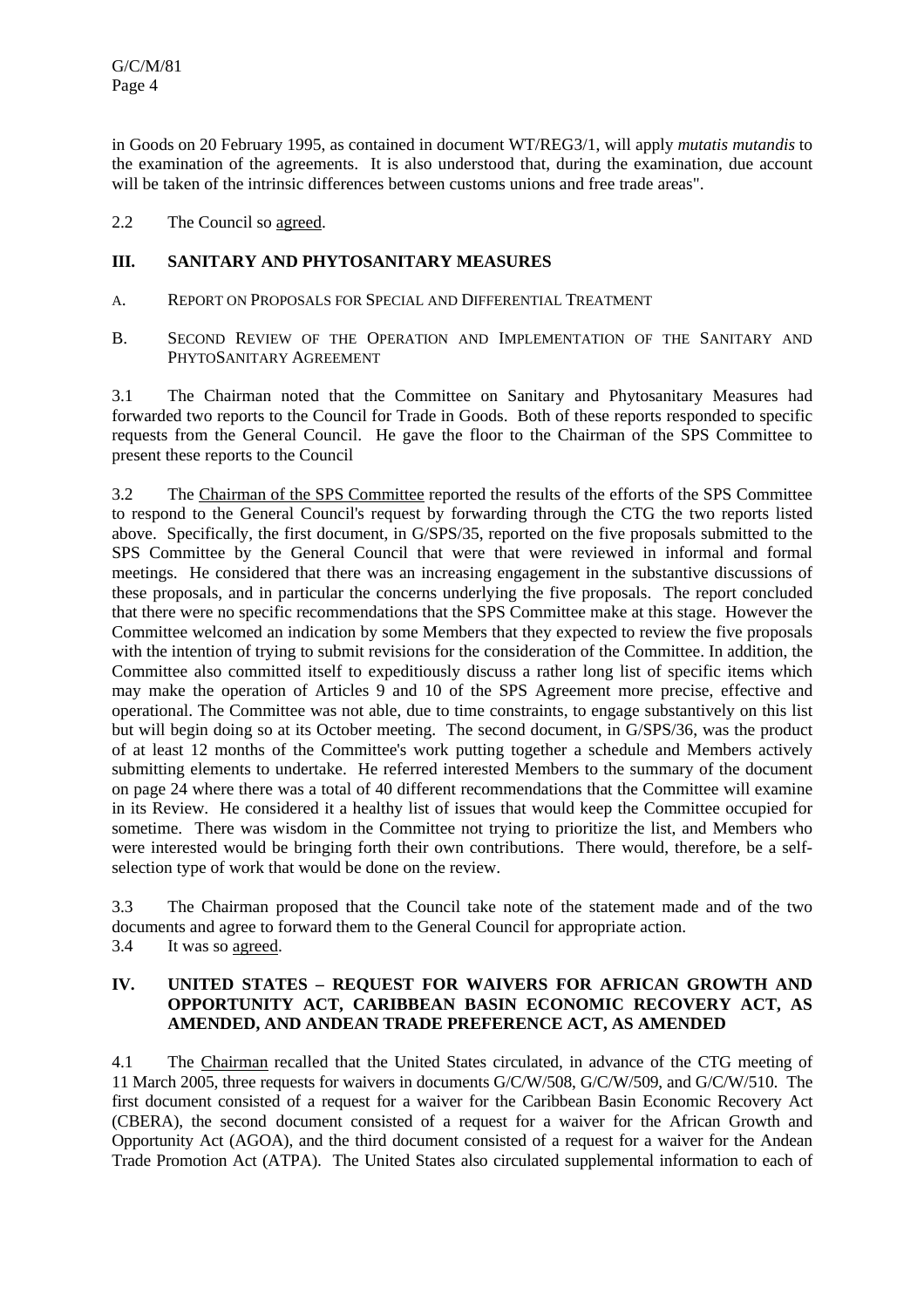these requests in G/C/W/508/Add.1, 509/Add.1 and 510/Add.1. At the Council's meeting of 11 March 2005, the United States presented these waiver requests as well as provided an in depth description of these programmes. He had subsequently convened two informal consultations on 5 April and 27 May 2005 on this matter. At the first consultation, questions were posed by China, India and Pakistan. These were circulated in document G/C/W/516. The United States responses to these questions were circulated in G/C/W/518. At the second consultation, follow-up questions were raised by China and Pakistan. These were circulated in documents G/C/W/519 and G/C/W/520 respectively. Responses from the United States to these questions were received yesterday and circulated in G/C/W/526.

4.2 The representative of the United States noted his understanding that Members would not likely be in a position to comment on the responses circulated by his delegation only yesterday. He had also recently received additional questions from Brazil to which his delegation would strive to respond quickly. He urged other Members which had questions to submit them as soon as possible so as not to delay inordinately the examination process. His delegation was available to consult with any Member on any or all of the programmes for which the waivers were sought.

4.3 The representative of India stated that her delegation would also be raising some follow-up questions to its first set of questions. She would transmit the recently received responses to her capital and appreciated the US offer to consult on these questions.

4.4 The representative of Brazil shared most of the views expressed by China and Pakistan in the two series of questions they had presented to the US. His delegation had expressed such concerns in the informal meetings that were convened and took note of the replies provided by the US. These had been further assessed in his capital. His delegation wished to express its own concerns with regard to the US waiver requests and had therefore decided to present some comments and questions. They would be circulated shortly. Instead of reading them out, he briefly referred to the main points. They related mostly to the distorting effects of preferential rules of origin to not only to third part suppliers but also to the beneficiaries of the waivers themselves who would not be able to supply from the most competitive sources. A second issue was the criteria used in one of the programmes for which a waiver was sought to select the beneficiary countries. Brazil was fully aware of the interests and concerns of beneficiary countries in the preference schemes provided by the US, but Brazil was also a developing country and had legitimate interest in those issues. Some clarifications were still pending before his delegation could agree to these waivers. At that phase Brazil would certainly engage in a constructive manner and expected that the same spirit of flexibility would also be accorded by developed countries for developing country initiatives that would require a derogation from the most favoured nation clause.

4.5 The representative of Mauritius appreciated the transparent nature of this examination process. He appealed to Members to move the process along as quickly as possible so those Members which benefited from the programmes, i.e. the poorest Members of the WTO, could continue to do so.

4.6 The representative of China thanked the US for its responses to his delegation's follow-up questions. Since they were only just received his delegation needed time to study them. His delegation appreciated the US intentions and willingness to engage in consultations. His delegation looked forward to exchanging views with the US if a further need arose. Finally, his delegation reiterated that its main purpose was to better understand the specifics of the schemes so as to make sure that the benefits of the schemes toward developing country beneficiaries were really materialised.

4.7 The representative of Uganda referred to the statement made at the 11 March 2005 meeting of the CTG in which the African Union made an important statement in support of the African Growth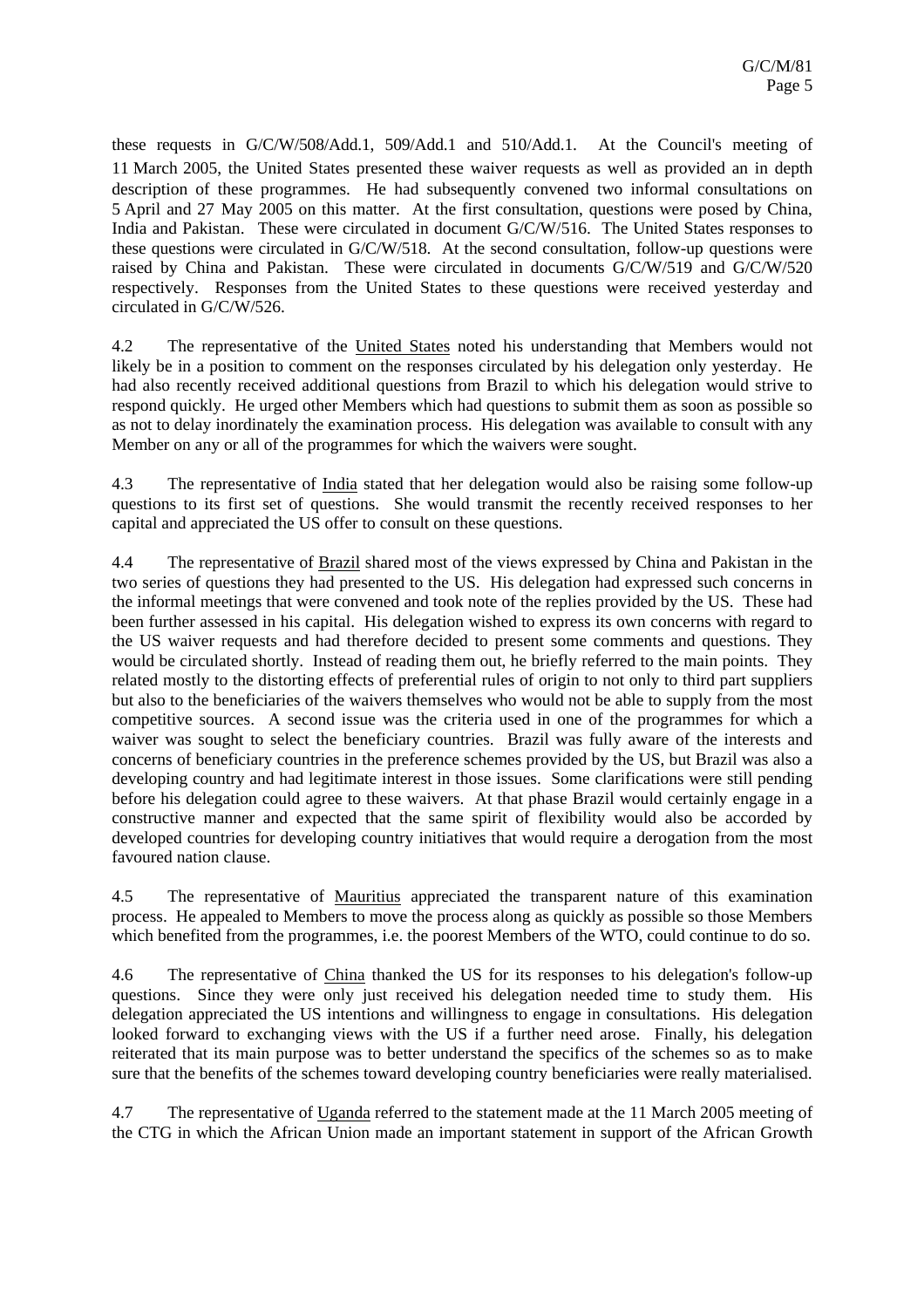and Opportunity Act. She also called for a quick resolution of the examination process and favourable outcome to the requests.

4.8 The representative of Nigeria, also asked for a speedy process of examination of the waiver requests and that nothing be done in the WTO to jeopardize the programmes which were so necessary to his country as well as to the other beneficiary countries.

4.9 The representative of Pakistan also thanked the US for providing the answers to its questions which it sent to its capital for further reflection. He also appreciated the US offer to consult informally on these waivers, which his delegation viewed as means for additional transparency regarding the legislation and related concerns. He could not emphasize more the importance of the textile and clothing sector for Pakistan, and his delegation wanted to ensure that such legislation were not enacted to the detriment of other developing countries' and LDCs interests. In addition, his delegation wanted to ensure that these programmes were in conformity with the rules based system of the multilateral trading system. He considered the Brazilian questions in line with his delegation's concerns and looked forward to receiving the US replies to these questions as well. His delegation might have further comments or questions once it reviewed all the responses.

4.10 The representative of Kenya stressed that these programmes were designed to benefit the most vulnerable Members of the WTO and urged a speedy process. He suggested that one way to expedite the process could be to have a number of informal meetings on the matter.

4.11 The representative of Senegal called for a rapid resolution to the examination process in favour of the beneficiary countries like his.

4.12 The representative of Colombia recalled that her delegation had spoken previously of the importance of the ATPA programme, which was a temporary preference system, to helping countries, particularly Colombia, in fighting illegal drug production and trade. Her delegation joined the US and others in encouraging countries that wished to enter into a constructive dialogue to improve this scheme to complete the process as soon as possible so that a positive response to the US requests for waivers could be given.

4.13 The representative of Korea shared the concerns raised by China, Pakistan, Brazil and India. These programmes had implications for world textile and clothing trade. There could be some detrimental effects for other developed countries, as well the beneficiary countries. Further clarification and discussion on these issues was needed. His delegation might submit questions at a later stage.

4.14 The representative of Ecuador stated that the problem of drugs and narcotics trafficking was far-reaching. International responsibility was necessary to combat it. International trade was an important component of this responsibility and necessary to overcome proverty and social instability. He asked that Members support the US requests which his delegation hoped would be accepted as soon as possible.

4.15 The representative of Rwanda asked Members to be understanding towards these requests as they provided important market access for Rwanda. His delegation hoped that a positive decision would be forthcoming quickly.

4.16 The representative of Peru noted his delegation's earlier statements on the importance of the ATPA programme for combating the drug problem in her country. Her delegation considered this a problem shared by the international community. Therefore it looked for a positive result to these requests.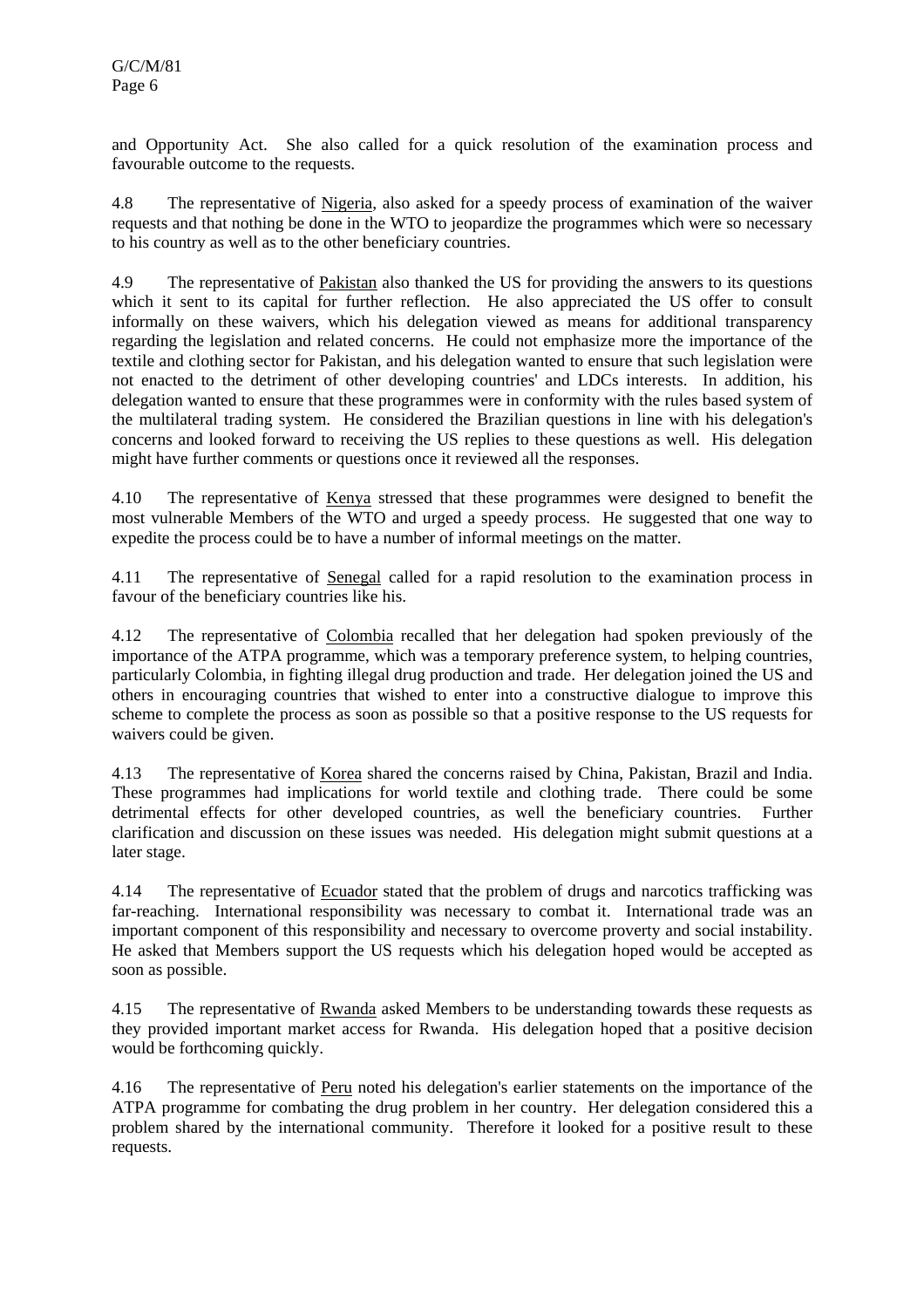4.17 The Chairman recalled that the CTG had agreed at its previous meeting that, in order to satisfy the requirement in Article IX.3(b) of the WTO Agreement, he would make a brief, factual report on behalf of the CTG to the General Council at its next meeting on 27 and 29 July 2005. He would explain that the CTG had been examining the three requests made by the United States since 11 March 2005. In addition to the three formal meetings in which these requests were examined, he would inform the General Council that he had also convened two informal consultations in which questions were posed and answers were provided. He would explain, however, that the CTG had been unable to complete its examination of the three requests for waivers and would request that the General Council agree to allow it to continue its work and to report back to the General Council once it had completed its examination. He also believed that it would be useful to convene another informal consultation on the matter and he would inform delegations of this date in due course. He proposed that the Council take note of the statements made and revert to this matter at its next meeting.

#### 4.18 It was so agreed.

#### **V. CUSTOMS VALUATION AGREEMENT: REQUEST FOR AN EXTENSION OF WAIVER GRANTED UNDER ARTICLE IX OF THE WTO AGREEMENT - SENEGAL**

5.1 The Chairman noted that, in document G/C/W/524, Senegal circulated a request for an extension of its waiver under Article IX of the WTO Agreement for the use of a system of officially established minimum values for a limited number of products. He recalled that the General Council on 17 May 2004 approved Senegal's request for a waiver from its obligations under the Agreement on Implementation of Article VII of the General Agreement on Tariffs and Trade 1994 (Customs Valuation Agreement). This Decision, contained in document WT/L/571, expired on 30 June 2005. He also noted that Senegal, in accordance with its obligations under this Decision, had presented a report on the status of its implementation of the officially established minimum values for the products concerned. This was circulated as document G/C/W/523 as well as to the Committee on Customs Valuation as document G/VAL/N/4/SEN/2. He noted his understanding that Senegal was consulting with Members on this request. In the absence of statements, he proposed that the Council agree to revert to this matter at its next meeting.

#### 5.2 It was so agreed.

#### **VI. ISSUES RELATED TO TRADE IN TEXTILES – SUBMISSION OF TURKEY**

6.1 The Chairman recalled that at the last meeting of the Council, during the discussion of this agenda item, Turkey had stated that it would submit a paper for consideration by the Council. It was agreed that the Council would revert to his agenda item once that paper was received. In a communication dated 28 June 2005, Turkey submitted its paper for circulation to the Council and requested the inclusion of the item "Issues Related to Trade in Textiles" on the agenda of this meeting of the Council. Turkey's submission was circulated in document G/C/W/522.

6.2 The representative of Turkey stated that the aim of his delegation's paper was to contribute to the debate on the issues related to trade in textiles and clothing after 1 January 2005. The textile and clothing sector played an essential role in the economic and social development of many countries, including Turkey. For many, this sector was the main source of export revenues, accounting in some instances for as much as 90 per cent of manufactures. In fact, the developing countries had had great expectations from the 1 January 2005 quota phase-out. It was believed that while the MFA phase-out would increase global welfare, the trade in textile and clothing and developing countries as a whole would further gain market share in world total exports. Moreover, it was expected that at least 20 million new jobs would be created in developing countries. However, the outcome was the opposite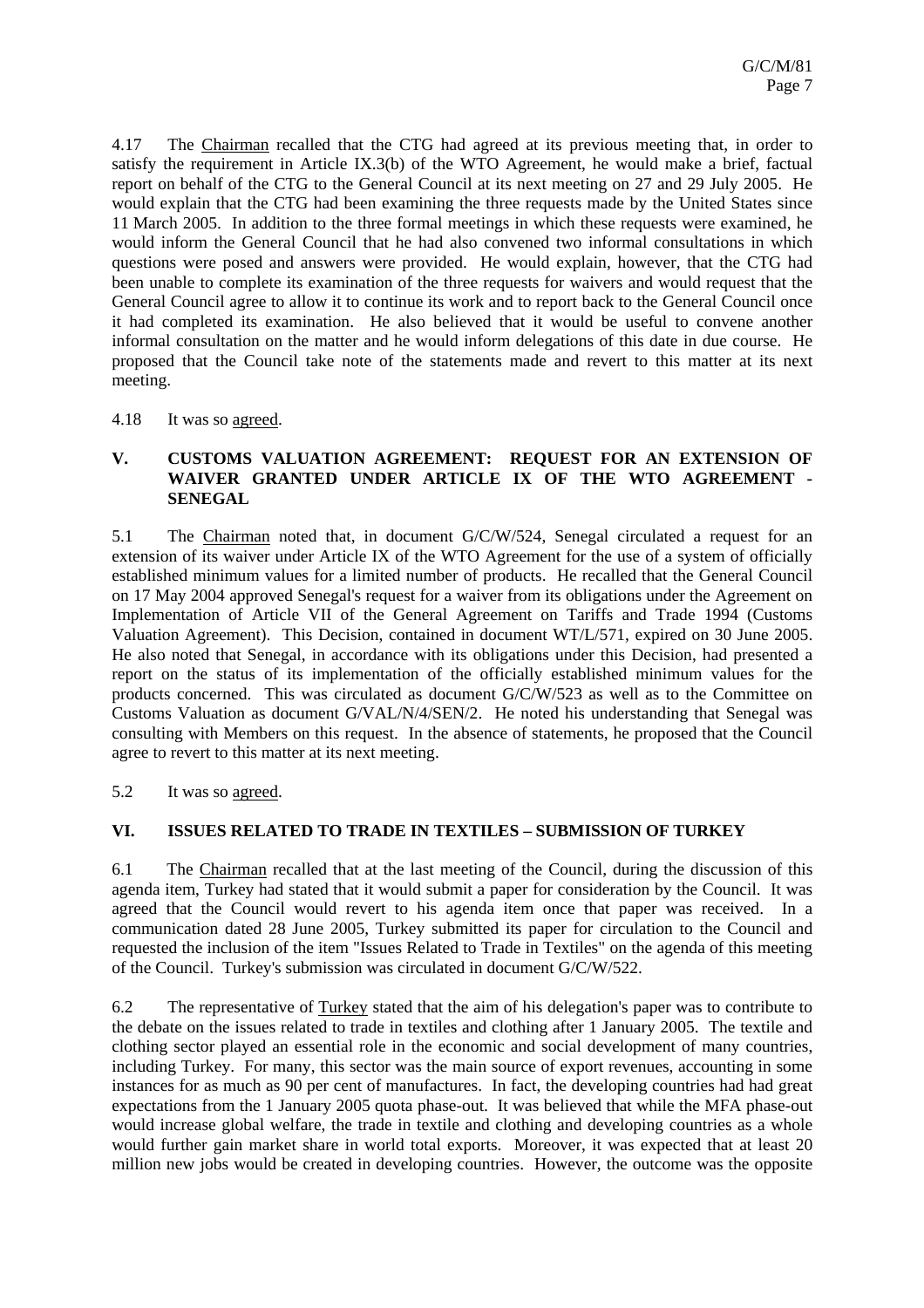and getting even more complicated. The dramatic transformation of global production and sourcing patterns in this sector was a great reason of concern for the developing countries. The sharp consolidation of production into a few suppliers and lack of new market opportunities exacerbated the vulnerability of the situation. In fact, the disruptive effects of the removal of textile quotas were beginning to be felt by textile industries around the world. Information on recent developments of major export markets confirmed that a great many textiles and apparel exporting countries were losing their traditional export markets. Therefore, his delegation's objective was to stimulate discussion on the issues related to trade in textile and clothing with a view to finding an urgent and collective solution to the problems of a good number of countries, which were economically and socially heavily dependent on this sector.

6.3 He cited some statistics concerning recent developments in major markets that confirmed the above-mentioned arguments. Actually, only China's textile and apparel export sales to the EU increased 73 per cent year-on-year and, more than 500 per cent in some categories such as sweaters and sweatshirts as well as linen fabric. This increase was more than ten times for women's panty hoses and tights since 1 January 2005. In the US market, China's export sales to the US surged 65 per cent year-on-year. In some categories the increase of Chinese products soared as high as 15 times in the first quarter of 2005 over 2004 levels. Unfortunately, those increases were at the expense of other developing countries and not an outcome of market expansion. In this respect, he stressed the fact that combined with sudden surge in imports, sharp declines in prices had been experienced in the first quarter of 2005 too. For instance, the volume of T-shirt imports originating from China had risen by 185 per cent and the prices had decreased by 36 per cent in the EU market. According to UN statistics, prices for major Chinese clothing products were 58 per cent below average world prices. As pointed out in papers from various Members, the impact of the dismantling of the textile and clothing quotas could be seen in the toughening competition among the developing and the leastdeveloped countries. Most countries had engaged in an aggressive competition strategy to be able to maintain their market shares. As a result of this, declines in prices of textile and clothing had been accelerated. Should significant drops of average unit prices continue, it would cause a further deterioration in developing countries' terms of trade that posed great challenges for sustainable development and for fair competition.

6.4 His delegation believed that there were serious problems relating to trade in textiles and clothing which would not be resolved if Members avoided dealing with them. He believed that Members would support his delegation's idea to work on the issue in this regard. In fact, the measures that were already taken by some countries so far and initiatives of some others made his delegation's arguments valid and stronger. In this respect, he underlined two points. Firstly, the elimination of quantitative restrictions had already brought major adjustment challenges for many developing and the least-developed countries. The implementation period of the ATC, unfortunately, had not provided a preparatory trading environment for developing countries for the post-ATC era. Secondly, the complexity of the challenges that many developing countries were facing today called for a wide range of policies and policy coherence at the global level. Consequently, it would become more difficult to resolve these problems unless a comprehensive work programme was developed collectively. It was clear that the WTO was the main responsible body to solve the problems of the textile and clothing sector arising from the conduct of trade relations among its Members in matters related to the WTO Agreements and other associated legal instruments. Moreover, Part IV of GATT 1994 brought precise and specific obligations to all WTO Members in order to achieve the objective of sustainable development. As a complementary to this process, technical and financial assistance were vital for improving competitiveness and creating alternative employment opportunities in developing countries. Hence, the responsibility of other international institutions could not be neglected. Turkey strongly believed that the establishment of a WTO work programme was indispensable to handle the challenges and initiate an action to ensure undisrupted markets and create new market opportunities.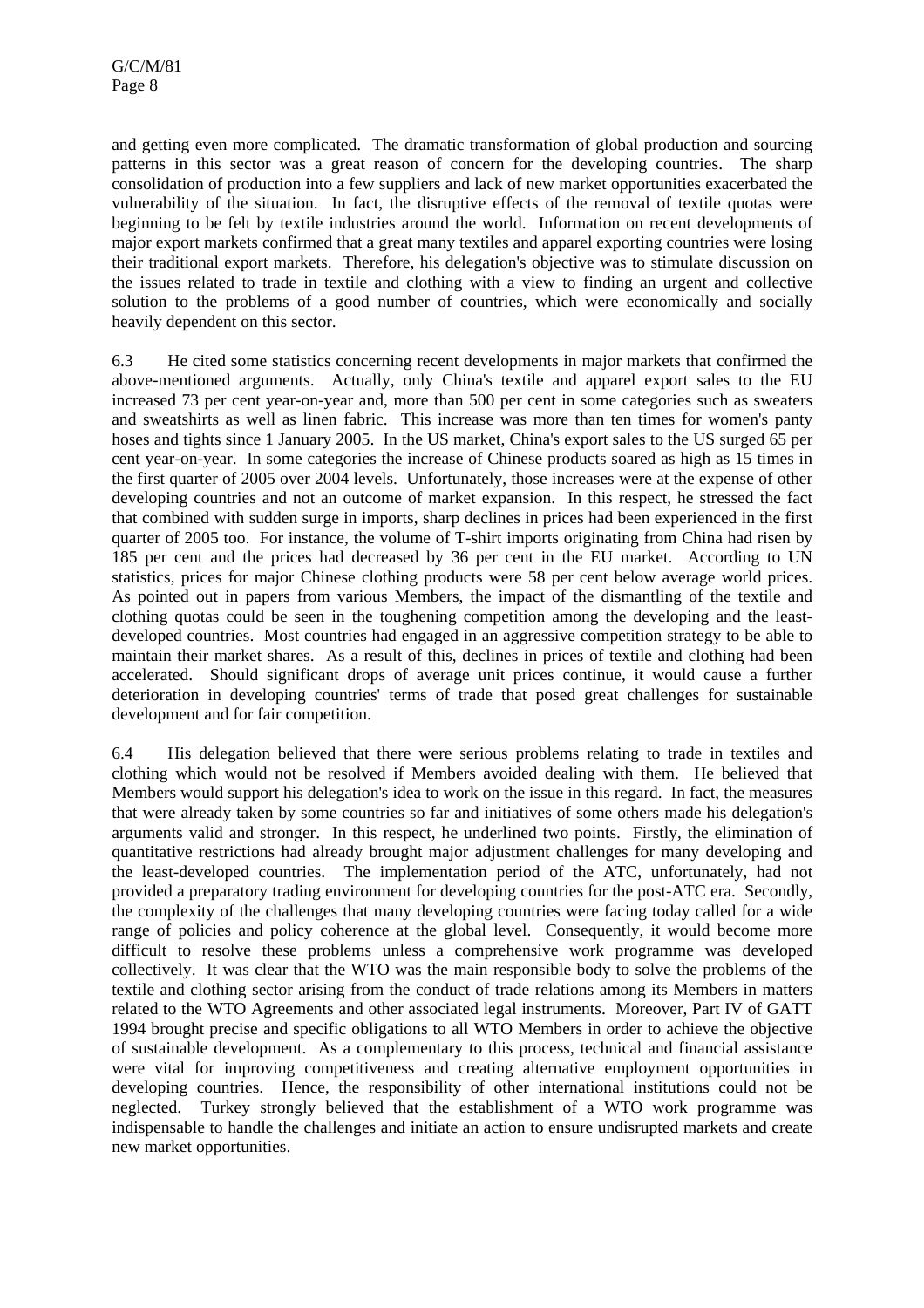6.5 In this respect, his delegation proposed that the Council for Trade in Goods should establish a "work programme" for a full and periodic review of global textile and apparel production, export and market circumstances so as to develop appropriate remedies within the multilateral trade system. With a view to avoiding any deterioration in the trading conditions of the world textile and clothing sector, it was also important to closely monitor developments. Considering the various aspects of the sector, the CTG Chair should periodically consult with the Chairpersons of the Special Sessions Agriculture Committee and the Negotiating Groups on Market Access and Rules to address the issues relating to trade in textile and clothing products to ensure comprehensive and exhaustive study of the sector. Furthermore, taking into account the fact that trade policy measures in textile and clothing sectors had a major impact on production and investment, as well as trade flows, the WTO Secretariat should examine the adjustment-related issues and make recommendations on measures in order to assist developing and least developed countries experiencing challenges in the short and medium term as a result of the expiration of the ATC. In this context, the identification of possible ways to stabilize prices merited special attention. Moreover, the Committee on Trade and Development should also work on the problems created by declines in the prices of these products in the short run in cooperation with other relevant international organizations and report on the results of its works to the CTG. Finally, the WTO should examine ways to develop collaborative efforts with the relevant international organizations, including the World Bank and the IMF in order to effectively direct resources under existing programmes toward diversification of economies relying heavily on the textile sector. In conclusion, his delegation recalled its commitments to the objective of sustainable development as stated in the Preamble to the Marrakesh Agreement. In this respect, he looked forward to the constructive discussions among Members on subjects of common interest to developing and the least-developed countries.

6.6 The representative of China said that his delegation took the Turkish submission "Issues Related to Trade in Textiles and Clothing" very seriously, because the paper had made quite a number of references to China. His delegation valued this opportunity to make some comments and set the records straight. It was taking the floor, not only for the sake of its national interest and dignity, but also for the sake of a strong and robust multilateral trade system based on sound economic principles. He added that he, personally, was not entirely critical of the paper despite its fundamental flaws. For instance, he subscribed to the point that the textile and clothing sector played an essential role in the economic and social development of many countries, provided that the "many countries" included China. He also liked the expression that today a lot of Members faced new challenges, though he disagreed with the author on the causes of such challenges. The Turkish perspective as presented in the paper could be divided into two parts. Part one was its diagnosis of the problems, and part two was its prescription for solutions. With regard to part one, the paper represented another attempt of the sort to turn China into the scapegoat for the so-called problems. It tried to do so by citing dubious figures, by exaggerating estimates, by selective use of information, and by hasty generalizations.

6.7 He added that economics textbooks told that many factors worked together to determine the prices of textiles and clothing in the world market, such as supply, demand, consumer preference, elasticity, substitute products, quantitative restrictions, rules of origin, natural endowment, technological innovation, features of workforce, geographic location, cultural elements, competition, technical barriers, marketing strategies, multilateral trade rules, bilateral arrangements, and so on and so forth. Together, these factors worked to produce competitive advantages or comparative advantages in some places, and together they determined the trend of development as well as the pattern of sourcing for the sector. With the expiry of ATC, market forces had been given opportunities to play a bigger role to the benefit of consumers all over the world. It was a pity that the Turkish paper chose not to refer to these many factors, except for highlighting competition from China. This was ridiculous and unfair. As a full Member of the WTO, China was entitled to the benefits of trade liberalization. China should have a fair share in the sector after the dismantling of the very discriminatory quota regime. China deserved credit for its unremitting efforts to uplift the competitiveness of its industry. Today, China was proud to say that it had not squandered the precious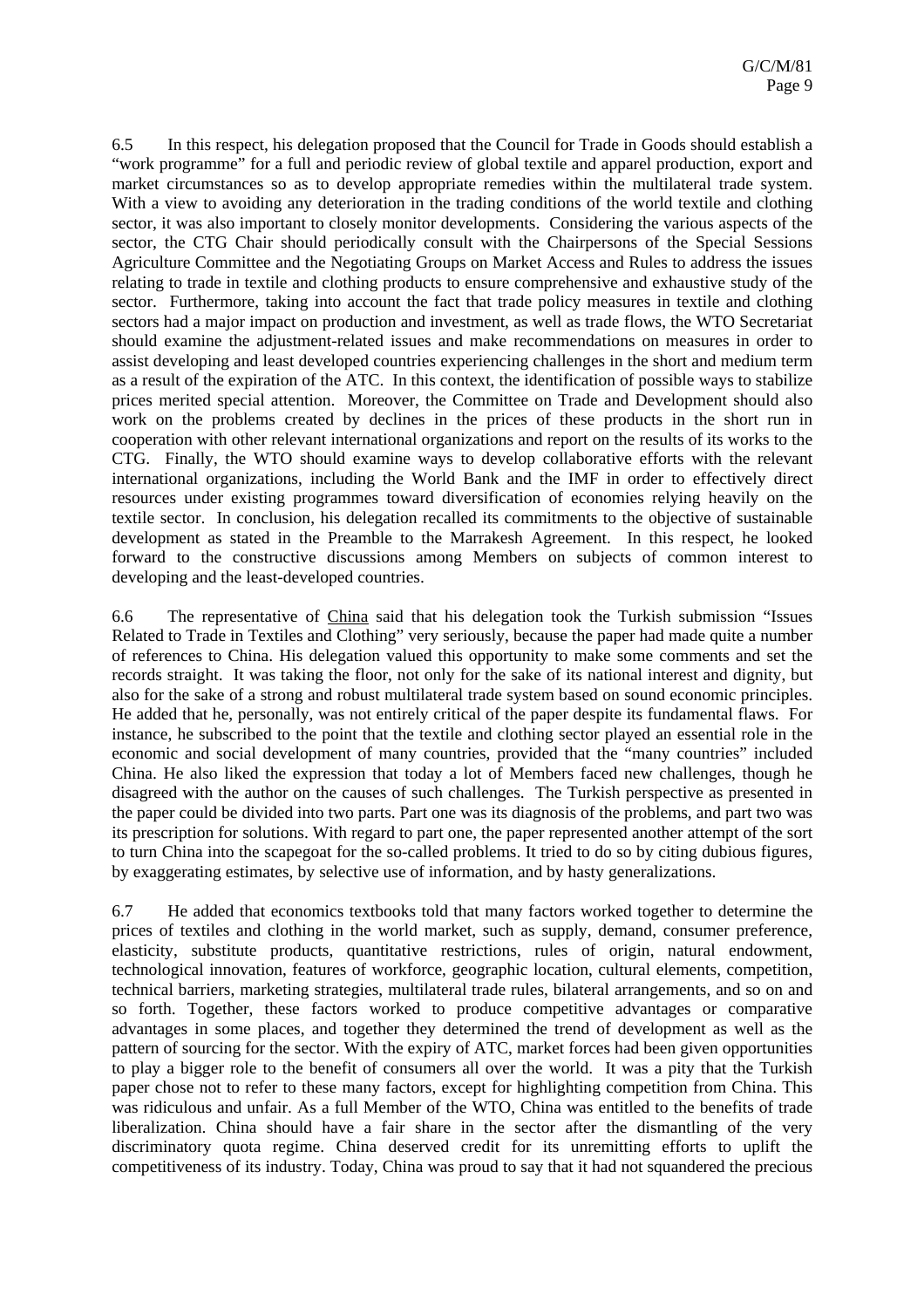transition period of the past 10 years and its painful efforts of structural adjustments were paying off. Its open trade and investment policies had resulted in a sector of dynamic growth, which was contributing increasingly more to both domestic and world economies. China was now the third largest textiles importer in the world. It had already offered duty free market access for imports of most textile products from 25 least developed countries in Africa. China was a responsible member of the international community.

6.8 On the other hand, China was pleased to see that exports of textiles and clothing by many Members also experienced positive growth since 1 January 2005. Here, he reminded colleagues that a striking feature of the Turkish paper was the absence of figures about Turkey. As a matter of fact, Turkey had been faring pretty well. For instance, its exports of textiles and clothing had expanded by 12 per cent and 9.6 per cent respectively during the first four months of this year. Turkey was already the second largest supplier to the European Union, with a market share of 14 per cent. According to its own estimates, Turkish exports of textiles and clothing to certain markets this year would expand by 30 per cent and for some categories and products, the growth rates could be even higher. So Turkey was already reaping the benefits of the new era. The reason why Turkey was withholding these key data from the paper was a simple one: it wanted to make the current campaign against China more effective. Once people knew that the party that claimed facing the risk of "being swept away from their traditional markets" was experiencing double-digit export growth, and the party that claimed "vulnerability to the sharp consolidation of production into a few suppliers" happened to be the second largest supplier to the EU and enjoyed the second biggest market share there, the credibility of this party dropped to zero. The fear monger would lose his audience right away. The reason was as simple as that. The intention was to mislead people into believing that China was worth being singled out for criticism and China alone was responsible for every problem. In his view, this act of deliberate withholding of crucial facts was intended to produce the strong effect of discrediting China to the advantage of its competitors like Turkey. However, in the age of information society, tactics of this type can be counterproductive or backfire.

6.9 Regarding the prescription part of the paper his delegation considered the proposals listed in the paper by and large inappropriate, in the sense that most of them seemed to be products of ideological confusion. For instance, it called for the CTG "to develop appropriate remedies within the multilateral trade system". Did not the WTO already have the rules and structure for remedies? Then, it called for the CTG Chair "to ensure comprehensive and exhaustive study of the sector". Until a clear definition was given of what was meant by "exhaustive study" and until this job was properly added to the Chair's portfolio, this would be a mission impossible. Further, it suggested that the WTO Secretariat should identify "ways to stabilize prices". What a great idea, but where was the mandate? And finally, it required the Committee on Trade and Development to "report on the results of its works to the CTG". Thus, the CTD was downgraded to a subsidiary body of CTG. He asked for consideration of the feelings of those working for the CTD. To conclude, he thanked Turkey for its interesting submission. But to put it candidly, the Turkish perspective was one-sided, narrow-minded, harmful and therefore unacceptable to his delegation. Obviously, the paper was not free of political bias and economic misconceptions. A fundamentally flawed paper like G/C/W/522 shouldn't and wouldn't serve as a basis on which Members could build consensus. After all, the WTO was an important multilateral institution devoted primarily to trade liberalization. All should make efforts towards that direction. He expressed his delegation's thanks to all the organizations and individuals who had provided valuable support and help in his delegation's preparation for this important moment, and he was deeply grateful to colleagues and friends for their wisdom and sense of justice.

6.10 The representative of Mongolia thanked the delegation of Turkey for bringing this issue, which was important not only for Turkey but also for many other developing countries who had suffered from the post ATC situation, to the attention of this Council. The situation was chaotic. Many developing countries had lost employment, revenue and market share so it was natural for those countries, including his, to bring this issue to the attention of this Council. They were in a situation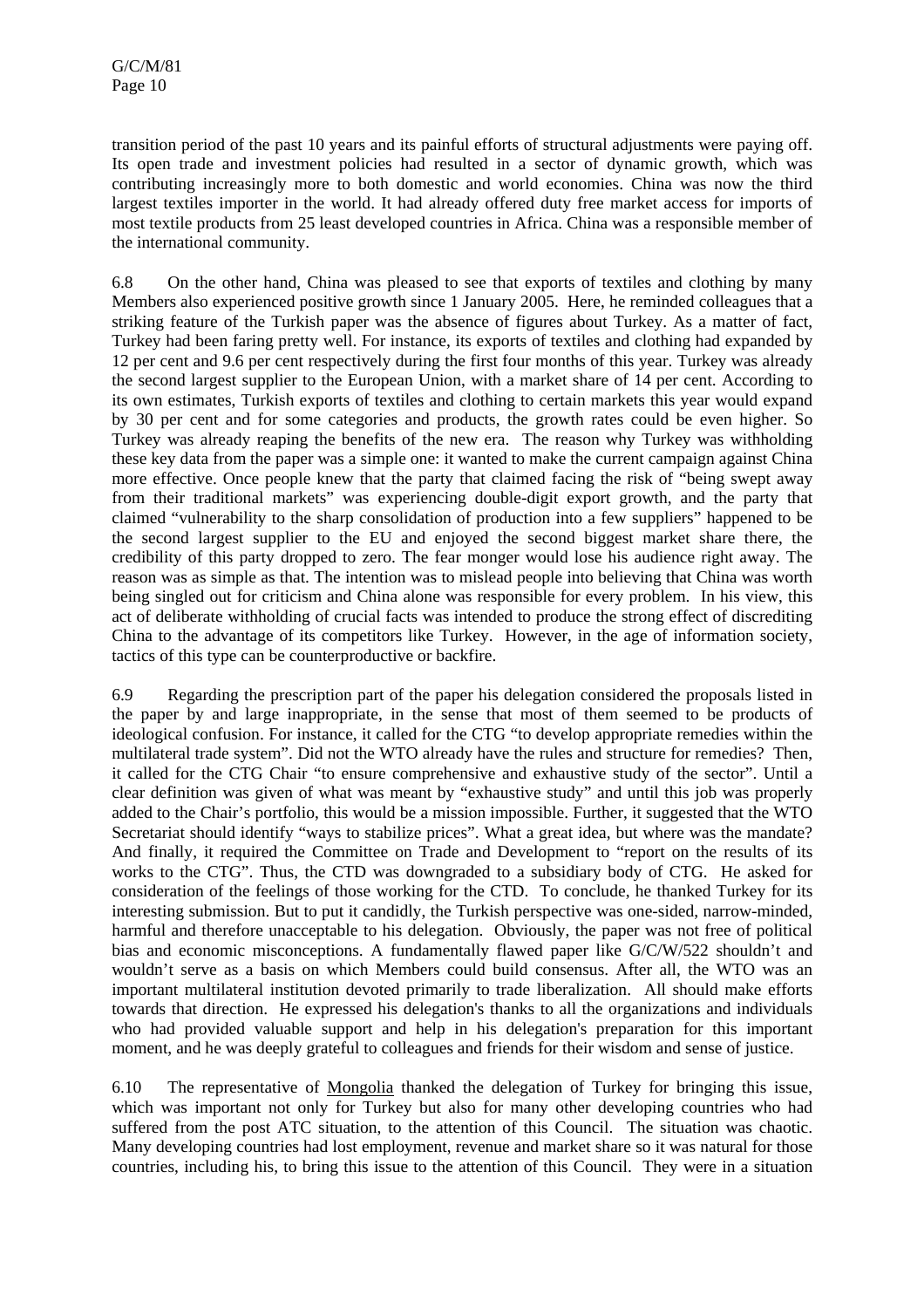that they could not manage. He echoed the proposals made by Turkey, and that the WTO, in particular this Council, should keep this issue on its agenda for the period necessary to allow Members to bring management to the situation. Industrialisation had been useful, but the side effect of climate change had become a problem. Similarly, the expiry of the ATC had been correct, but there was a side-effect and it was natural that Members should deal with it. This was why his country supported that this Council develop a work program to help those developing countries who had suffered, unintentionally, from the expansion of other large textile exporting counties. In order to survive this trade situation, Members should consider this issue continuously until some common ground would be found on how to solve it. His country was not against market forces, but one was now talking about how to survive in the situation. Large developed and developing countries should think about how to help small exporters to survive. Advice from developed countries and large developing countries like China and India was needed as to how to deal with people who were employed in the textile industry. Mongolia had lost a lot of in terms of the size of its economy and employment. It had had to close a number of factories and the Government had to develop emergency measures in order to keep some factories in operation. It had issued a decree to give these factories holidays from personal income tax or corporate income tax. This constituted a loss in government revenue. At the same time Mongolia was facing further factory closures. Many women who were employed and who were the only income earners for their families were having difficulties. They could not be left at the mercy of market forces. Trade should have a humane face, not just be mechanical, as if there was no human being involved. He expressed his full support to the proposals made by Turkey in document C/G/W/522.

6.11 The representative of El Salvador thanked Turkey for submitting the proposal contained in document G/C/W/522 on issues related to trade in textiles and clothing. Her comments were of a preliminary nature given that this proposal was currently being analysed in detail by her authorities. She welcomed the Turkey's initiative and considered it an excellent contribution to the discussions which were taking place. This issue was of great importance for her delegation just as for other developing Members, given the fundamental role played by the textile and clothing sector in the economic and social development of many countries such as El Salvador. Therefore she hoped to continue to be able to work with the delegation of Turkey and other Members on this issue within the framework of the present Council.

6.12 The representative of Jordan reiterated the importance that his delegation attached to the issue of textile and clothing for the economy of his country that it had submitted to CTG in October 2004. Textiles and clothing formed more than one third of exports of his country and this explained the concern. His delegation was thankful to the Turkish delegation for developing such an interesting proposal with practical mechanisms. His country shared some of the views expressed in the proposal, including some of those in the descriptive part. Jordan supported the establishment of a work program as it appeared under paragraph 15 of the submission, as well as the proposal for a comprehensive study. Jordan looked forward to the role of the WTO, in addition to the efforts of many other relevant international organizations including the World Bank and the International Monetary Fund, in order to address this issue and to ensure that there would be fair and appropriate market mechanisms taking into consideration the interests of all Members, including their technical and financial assistance needs. Such a work program did not put any burden on any of the Members or the Secretariat and was within the rules governing this organization.

6.13 The representative of Tunisia thanked Turkey for its submission which continued the review of the effects of the dismantling of textiles and clothing quotas on certain developing countries and LDCs. This was of particular interest to his country, as in Tunisia the textiles and clothing sector represented 46% of employment and 46.7% of exports in the manufacturing industry. He recalled his delegation's submission at the last CTG meeting. His country would spare no efforts to ensure satisfactory results for the countries concerned, on the basis of consensus and in a spirit of dialogue and co-operation between all concerned parties. It was essential that the CTG deal with this matter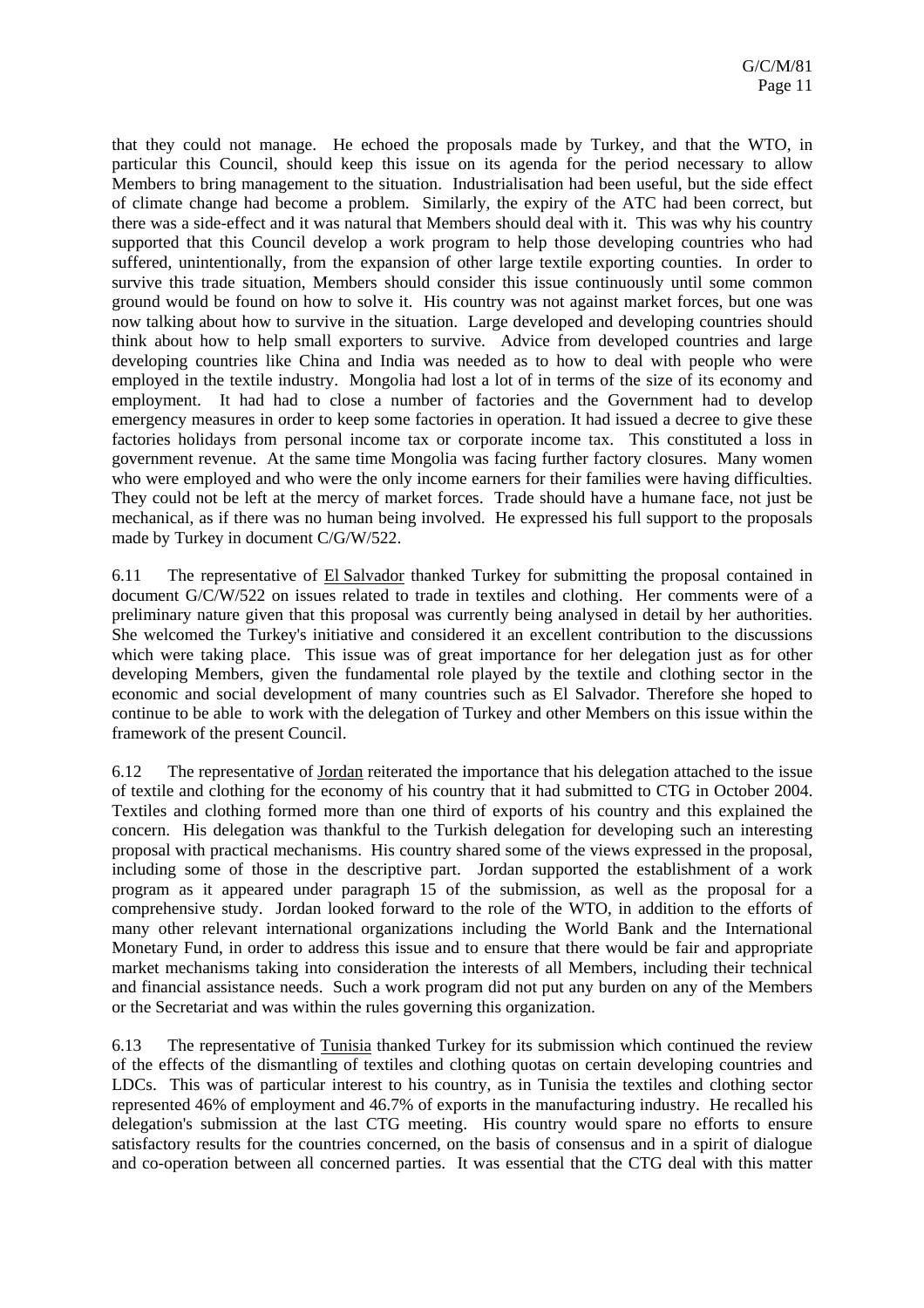and examine in-depth all issues pertaining to it so as to ensure results which should confirm the humanitarian and fair nature of the WTO. The proposals for action followed an approach similar to the one in his delegation's submission, picking up on the different points contained therein, such as the reference to Part IV of GATT to define actions, examining the question of price stabilisation, as well as joint action by international organisations to help countries affected by the dismantling of ATC quotas. His delegation also stressed its interest and support for the CTG to set up an exhaustive work program so as to be able to look into the different aspects relating to development in trade in textile and clothing. Tunisia also expressed support for the intervention of different bodies such as the Special Session of the Committee on Agriculture, the Negotiating Group on Market Access and the Negotiating Group on WTO Rules. This would reinforce the global and comprehensive review of this question within the CTG. To conclude, his delegation supported all proposals, whether from developed or developing countries, which would enable Members to have an in-depth review of this issue to satisfy all Members concerned, which would confirm the global dimension of the WTO, and which would highlight the fact that the WTO took on board the interests of all of its Members so as to achieve the multilateral trading system spelled out in the Preamble of the Marrakesh Agreement.

6.14 The representative of Morocco thanked Turkey for its contribution to finding a solution to this crisis, and to other delegations for keeping the debate within the Council. Morocco was one of those countries severely suffering from this crisis and which, therefore, considered that it was essential that this issue be kept on the agenda of the CTG. It was also important to bring in other WTO bodies so as to find a solution to this problem. She recalled that the issues mentioned by Turkey in Paragraph 15 of its document should be looked into in detail, notably the suggestion for establishing a full and collective work programme and the promotion of a system of technical and financial assistance which her delegation felt was also essential. Her delegation also wished that other international organizations be involved more concretely so as to seek a solution to the problem. Therefore, it was imperative that this issue be kept on the agenda of the Council and that, with the contribution of all, Members come up with effective and tangible solutions.

6.15 The representative of Kenya thanked the Chairman for bringing this important issue to the attention of the Council. Having listened to the introductory remarks made by Turkey, his delegation agreed that the textiles and clothing sector played an essential role for both developing and developed countries and, therefore, that this issue should not be seen as an issue for Turkey but for many Members. The history of industrialisation showed that this sector had been a stepping stone to industrialisation in many countries. This was why Kenya attached importance to this sector. He also agreed with Turkey that many Members had looked forward with a lot of hopes and expectations to the phase out of the quotas on textiles and clothing. But the reality was that many Members had lost out while a few had disproportionately gained. Turkey had eloquently pointed this out with statistics and, therefore, his delegation agreed that the WTO had an important role to ensure that the gains arising from liberalization would be equitably distributed among the Members. The Council should, therefore, take this issue with seriousness. As had been expressed by Mongolia, his delegation was not opposed to market forces but the Council also had to ensure that the smaller economies would be integrated in the multilateral trading system and that they would also receive benefits from liberalization. His delegation had looked carefully at the proposals made in paragraph 15 of the Turkish submission and was of the view that there was merit in examining them. Therefore, his delegation believed that this issue should be kept on the agenda of the Council in the future.

6.16 The representative of Israel also thanked Turkey for its submission. It was evident at this stage that this was a sensitive issue of great importance for several Members. This was why her delegation considered that it should be debated and analysed. In that sense she supported others in requesting that this issue be kept on the agenda of this Council.

6.17 The representative of Japan wished to state its views on the proposals made in the Paragraph 15 of the Turkish submission. As for the first part of the proposal, her delegation could not associate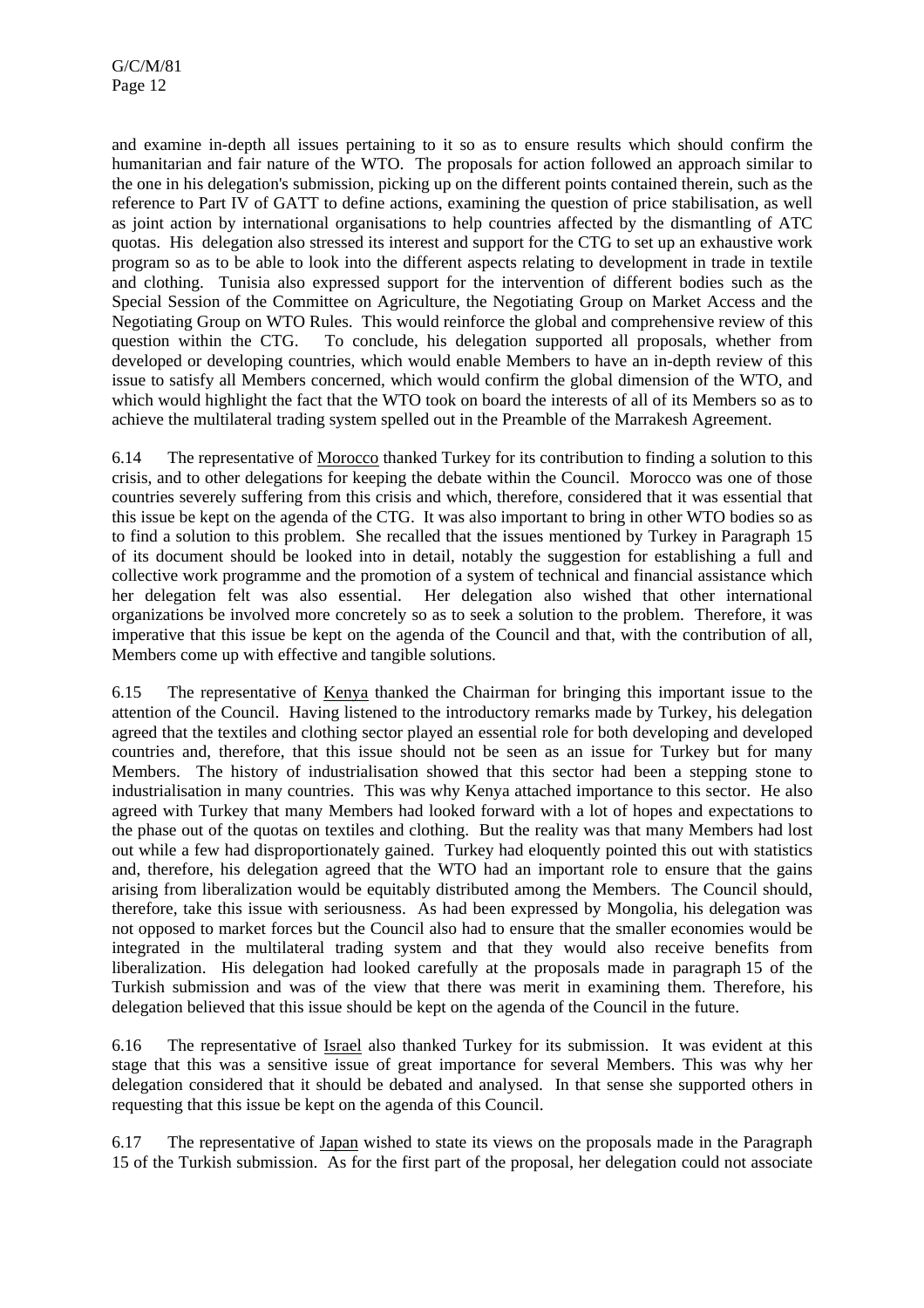itself with the idea of establishing a work programme if appropriate remedies implied the establishment of new trade restrictive measures, which her delegation believed to be inappropriate. As for the third proposal, she pointed out that a detailed and comprehensive paper concerning the options for LDCs to improve their competitiveness in the textiles and clothing business in light of the termination of the ATC had been prepared by the Secretariat within the context of the Sub-Committee for LDCs, and that it might be possible to conduct a similar exercise concerning developing countries, excluding LDCs. Having said that, she wanted to make it clear that Japan could accept the idea of price regulation as mentioned in the last sentence of this proposal only when it did not include any new trade restrictive measures. As for the last proposal, her delegation shared the idea that ensuring policy coherence with other relevant international organizations was important. It should be noted that the work conducted by the IMF and the World Bank had been introduced to WTO Members through reports by the Secretariat such as document WT/TF/COH/F/9. Also, at the General Council meeting of May 2004 the Trade Integration Mechanism had been introduced by the IMF. This mechanism aimed at supporting the necessary adjustments faced by developing countries in dealing which the negative influences caused by trade liberalization of other countries such as the expiration of the ATC and the decrease of preferential margins. According to information from the IMF website, only two countries had applied for this mechanism. In light of these circumstances, her delegation believed that it was necessary to clarify what was being asked of other international organizations to do when seeking cooperation with them.

6.18 The representative of Sri Lanka thanked the Turkish delegation for its paper as well as its statement. As the paper had been received recently, his comment at this stage were of a preliminary nature. He had also listened very carefully to the statements made by China, Mongolia, El Salvador, Jordan and others on the subject. Sri Lanka attached a very high importance to export of textiles and clothing, which amounted to almost 50% of Sri Lanka's total exports. As a country highly dependant on exports of textiles and clothing, Sri Lanka shared most of the views expressed in the Turkish paper. It contained some constructive proposals and he believed that some of these needed to be addressed expeditiously as they covered the concerns of a large number of developing countries, not only Sri Lanka and Turkey. His delegation had been advocating a work programme within the CTG for sometime. It believed that such a work programme and subsequent deliberations would help to develop appropriate measures within the multilateral trading system to address the concerns of the developing countries who had been finding it is difficult to compete in the market due to various reasons. With regard to the second proposal for a study, like the Japanese delegation he believed that the Secretariat could undertake such a study, somewhat similar to but more comprehensive than the study the Secretariat had already undertaken for the least-developed countries. Having listened carefully to the Chinese delegation, particularly its comments on the Turkish paper, he was more than ever convinced of the need for a study by the Secretariat. Otherwise the Council would be deliberating on this issue based on studies and submissions made by various delegations, which did not provide a comprehensive picture of the challenges faced by countries in this sector. He recognised that there was a need to strengthen the collaborative efforts with other organisations as suggested in the last proposal of the Turkish submission. With regard to the second and fourth proposals, his delegation believed that they should be carried out within the appropriate procedures of the WTO. Finally, as said by Tunisia, the WTO should take care of all its Members and ensure that the concerns of small and more vulnerable countries not be brushed under the carpet.

6.19 The representative of Mauritius informed the Council that he had learned that this morning, like everyday in his country, a factory had closed with 150 jobs lost. 150 men would not be important for many countries, but for Mauritius it was a very large lay off. The issue was not about bashing those who were more successful, as those who had the competitive and comparative edge were bound to be successful, but it was about taking a different slant to the discussions. There was a problem and the WTO had accepted that there was a problem by instituting the work programme or the study on the LDCs. The Council could probably, with some extra efforts and probably no additional financial or human resources, extend the scope of the work already done for the study and see how countries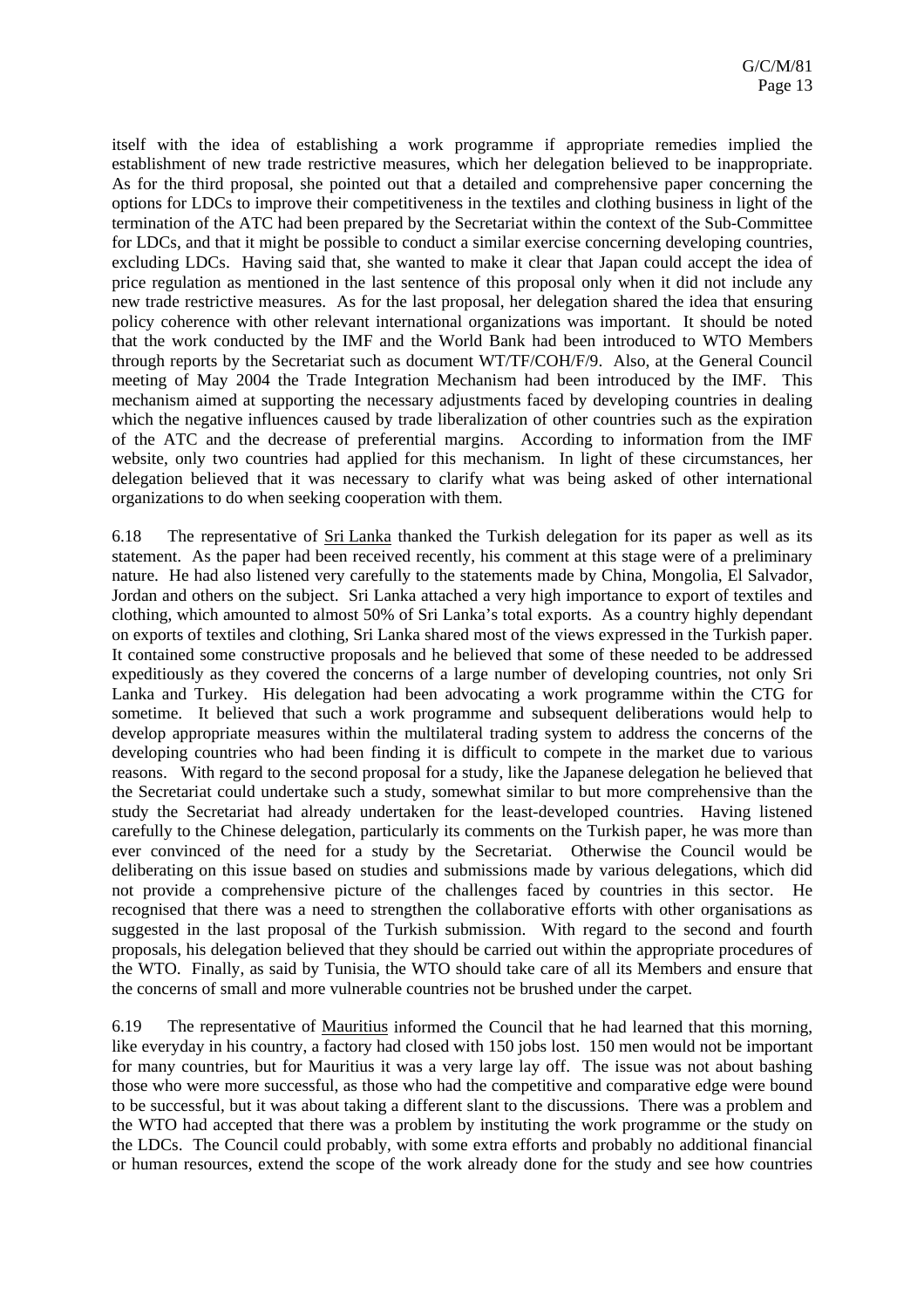were faring. He believed it was important to do something to gage exactly the extent of the problem. China and a number of other countries were successful which was consistent with the objectives of the WTO. But it was also fair to try to understand the problems of other countries who were not able to cope with the evolving adjustment of this phasing out period. He hoped that the Council could bring this matter to a fruitful conclusion because it had been dragging on for some time.

6.20 The representative of the European Communities thanked Turkey for its paper and its presentation, and China for its forceful intervention. He understood the concerns that had been expressed by Turkey and echoed by other vulnerable developing countries, on the particular matter of textiles and clothing, some of them fearing that they were losing out in this liberalization process. The Communities' starting point, notwithstanding that some transitional measures were needed in this process and that the European Communities had recently concluded an MOU with China, was that there was no way of turning the clock back on liberalization. The fundamental question was how could Members be sympathetic in Geneva to the concerns that had been expressed, without finger pointing and going in the directions of restrictions. He stated that he was ready to continue to examine the Turkish proposals in the Council for Trade in Goods and had four basic points to make in this regard. One was to focus on trade developments. A second was the question of what trade measures could be used to improve the relative position of the most vulnerable countries in their exports to the markets of industrialized countries, i.e. a "pro-trade" approach. A third point was how could the most competitive countries in textiles and clothing themselves facilitate access to their markets, thus encouraging and fostering liberalization in South-South trade. That could be one of the ways of perhaps developing market opportunities for developing countries. A fourth point was that his delegation would also be ready to look at how to facilitate adjustment to the new environment and strengthen co-operation, for example with the IBRD and IMF, which had been doing good work, to see how they could assist in the inevitable transformation process that was taking place.

6.21 The representative of Korea thanked Turkey for its proposal. Korea also wanted this issue to be discussed in this CTG. His delegation had not examined the Turkish proposals in paragraph 15 but as Japan, Sri Lanka and Mauritius had mentioned, the recent WTO Secretariat study mandated by the Sub-Committee on LDCs was useful and already contained practical suggestions. It might be a basis for discussion in the CTG. His delegation remained open and would keep the Tunisian and Turkish proposals in parallel but could also discuss the recent study prepared by the WTO Secretariat. His delegation did not intend to revert to the trade restrictive regime, but preferred to maintain a "protrade" direction. Nevertheless, he believed that the WTO had to accommodate and be sympathetic to the concerns raised by many developing countries.

6.22 The representative of India thanked Turkey for its submission which his delegation had perused carefully. The issues and concerns expressed therein had been debated in the CTG for almost a year, and her delegation had made its position in this regard known on earlier occasions. Liberalization entailed adjustments which were not always painless and India itself had undergone such adjustments and was still doing so. Therefore, she could empathise with the concerns which had been raised, but nonetheless reiterated her delegation's position regarding the systemic implications of embarking on sector specific work programmes or studies particularly at a time when Members were engaged in a new round of trade liberalization. She recalled that the Ministers in Doha had envisaged, while launching this round of negotiations, that greater market access opportunities would accrue to all Members, particularly developing country Members, and Members had been directed to carry out work in accordance with the mandates which had been set forth. All were engaged in this process and had an opportunity of factoring in experiences and concerns into the ongoing negotiations. Further, there were already a set of well defined rules in the WTO, as mentioned in the Turkish paper itself, and all Members of the WTO had equal recourse to them. Finally it would be remiss if she did not respond to the intervention by the Mongolian delegate who had asked if India could advise on the process that it had undertaken. His delegation would definitely look forward to an opportunity to exchange its experience in this regard on a bilateral basis.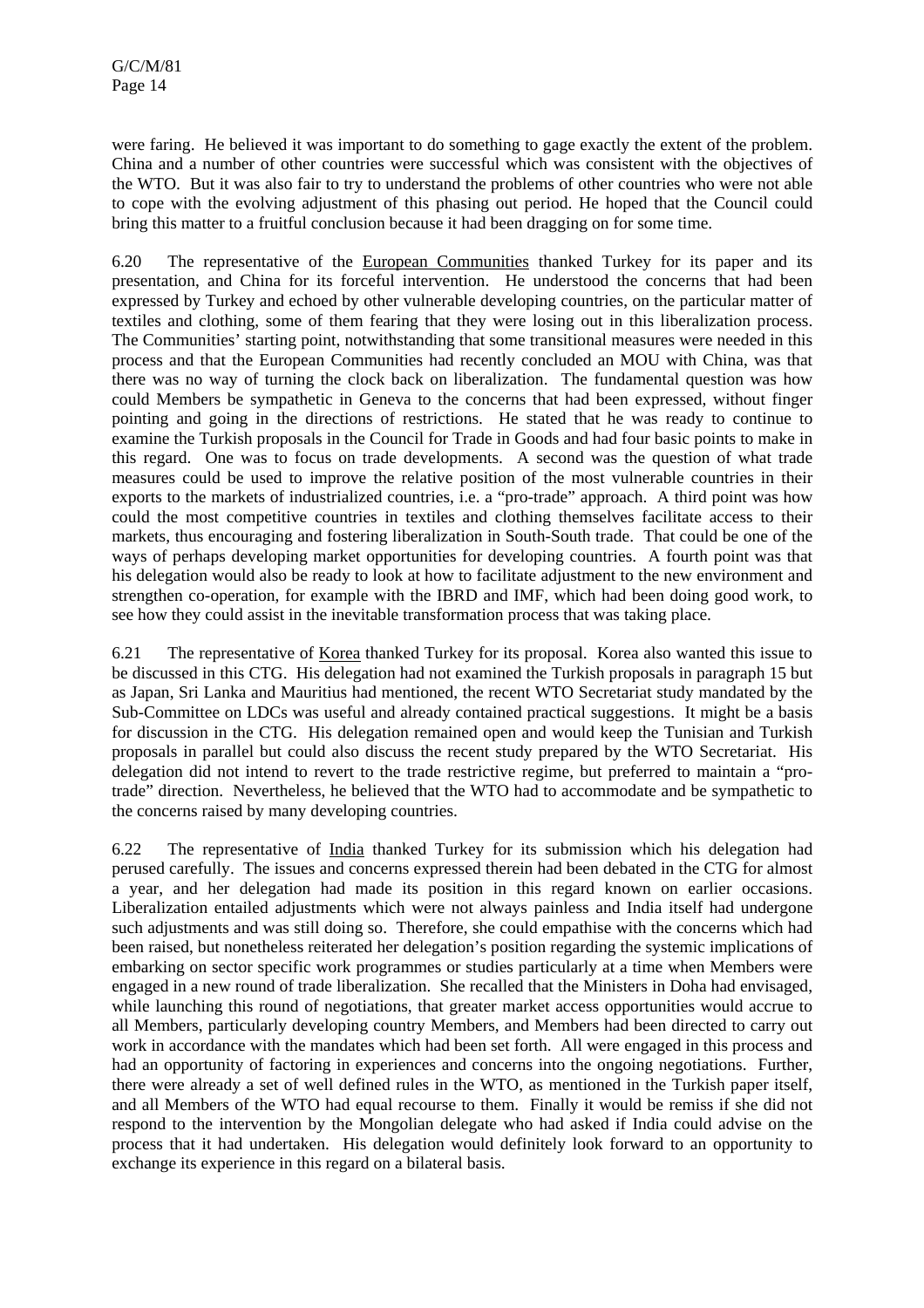6.23 The representative of Brazil supported the statement by the Indian delegate and restated the position that his delegation had been taking in this discussion from the beginning. His delegation had a systemic concern with a particular sector being the object of any work programme within this organization. All liberalization processes, and Brazil had undertaken autonomous liberalization, entailed adjustment in different sectors. The Turkish submission, as noted by India and China, mentioned some tools that were already available. The first bullet in paragraph 15 of the Turkish submission mentioned remedies, but remedies were already available in the WTO. As to the last bullet on diversification and coherence programmes, these programmes were already available. The data which had been mentioned by the delegation of Japan which was also the object of an assessment in the LDC study showed that those programmes had been under-utilised. In fact many developing countries could have used those programmes of the IMF and the World Bank or other organizations more to promote diversification. Any Member which was undergoing adjustment and needed to diversify should use these programmes as they were not necessarily linked to the textiles sector. His delegation was of the opinion that it was not constructive to link this discussion and the ongoing negotiations as proposed in the Turkish paper. That only reinforced his delegation's reluctance to have this debate in the CTG. It showed clearly that it was not a constructive stance and indeed might have a negative impact on the Doha Round discussions. Textiles had already benefited from a 10 year period of adjustment and implementation. Now WTO rules and mechanisms were available to deal with any specific problem arising in a specific country in this sector. The textiles sector should not be treated differently.

6.24 The representative of Hong Kong, China also stressed that his delegation continued to have systemic concerns on singling out the textile and clothing sector, after the phasing out of the ATC. The suggestion for any new and separate institutional arrangement to oversee trade in this sector would be inconsistent with the spirit of integration. This would have implications not only on the textiles and clothing sector but potentially on any other sector under in WTO. The Japanese delegation had made an important point, and Hong Kong, China shared the concern about the establishment of a separate work programme to come up with appropriate remedies, if such appropriate remedies implied the establishment of new trade restrictive measures. There were existing WTO-consistent tools for exporters to pursue their concerns which were not sector-specific and used to regulate trade in any sector. There were also programs by other international organisations to help developing countries with their adjustment programs, including in the textiles and clothing sector. In any future discussion attention should focus on those programs which were consistent with basic WTO principles and with WTO and GATT rules.

6.25 The representative of Colombia said that Colombia had traditionally been an exporter of textiles and apparel, not in the same magnitude as other trading partners possibly, but it was an important sector of the economy. Colombia was also facing adjustment difficulties once this sector had been liberalized on 1 January 2005. Her delegation did have some difficulties in supporting the proposal introduced by Turkey. Her country was trying to overcome its own domestic difficulties and was vigilant in monitoring the situation which certain sectors of production were facing. But Colombia was also concerned at the systemic consequences which might stem from some of the ideas suggested by Turkey and complemented by Tunisia at earlier meetings. Her delegation also welcomed the proposals by Tunisia in past meetings but believed that they were too general in scope; the exact scope or thrust of some of these proposals and how they would be applied in practice was not quite clear. Likewise it seemed that the proposal from Turkey suffered from the same weak points. She was concerned with dealing separately with one sector when all Members were, in fact, working hard to open-up markets and achieve new market access opportunities, particularly for developing countries. Like Brazil, India, Hong Kong, China and China had pointed out, her delegation was also concerned by the fact that now the Negotiating Groups would have to deal with this sector in particular. There were specific mandates with difficult work and throwing in additional ingredients would overburden the work of these Negotiating Groups. Her delegation was also concerned with the idea of recommendations, particularly on the part of the WTO Secretariat, on how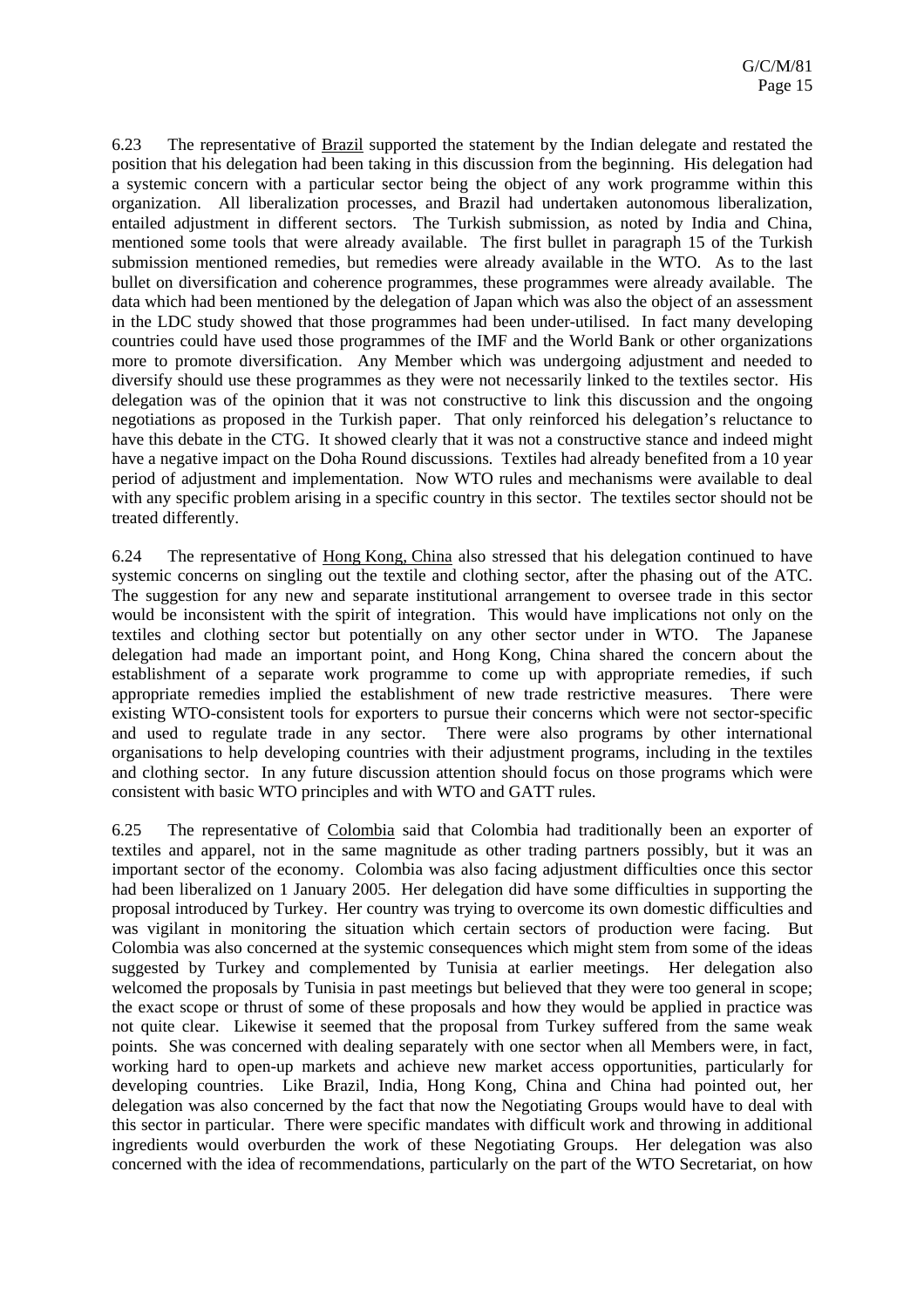to stabilize prices. This would go beyond Members' mandate and would be risky. Colombia, though, would look at these proposals in greater detail, particularly given the difficulties encountered in certain sectors of production. But her delegation wanted to proceed very cautiously before any decisions would be taken. She was inclined to suggest that some of Tunisia's proposals could be looked at in the CTD, complemented by considering some of the Turkish proposals, but without implying that this would lead to a link with the CTG. Her delegation had always said that efforts towards coherence which could involve other relevant international bodies were always welcomed, and she believed that in this area there was good ground to build upon.

6.26 The representative of Chile said that his delegation also shared the systemic concerns which had been noted by India, Brazil, Hong Kong, China, and Colombia. It was also concerned with the suggestion of starting work programmes or consultations specific to some sectors in this organization. He understood that the direction to go in the WTO was precisely the opposite, that was to close the exceptions that had existed for decades so as to bring sectors which historically had been anomalies such as textiles and agriculture into standards of general application. He was also concerned with the suggestion by Turkey to link a possible work programme in this Council with the work of other Negotiating Groups. And thirdly, he was worried by the suggestion to ask or to give the responsibility to the Secretariat of suggesting certain courses of action or possible solutions to this problem. Indeed, his delegation did not necessarily share the belief that there was a problem. In a nutshell his delegation had serious systemic reservations on Turkey's proposal.

6.27 The representative of Turkey thanked all the delegations and appreciated the high level of the discussion. He reminded the membership that textiles and clothing as a sector had been treated separately for the last 40 years. All Members were glad, and he wished to underline this, that it was now in the WTO system. But since October 2004 when Mauritius had submitted a paper regarding the coming problems, his delegation had been trying to draw everyone's attention to the restructuring difficulties to be faced, and that some were now facing, and to the distorting effects of the 10 years of the Agreement on Textiles and Clothing. Since January, Members were in this new era and in the recent paper his delegation had tried to draw the attention of Members to the fact that in global trade there were some problematic issues in terms of market conditions, in particular for the developing countries whose revenues were highly dependent on the export revenues of this sector. Developing countries had economic problems and the investments which had been mad in this sector were crucial to all of them.

6.28 His delegation's paper did not seek to downgrade any country in any way. The example of China was very properly taken in his view because China was an economic power which his delegation was very glad to have in this organization since 2001. The price levels and the competition from China were a good example to show what the conditions of the market were. Regarding statistics, his country also benefited from Internet and the information technology. Statistics for example indicated that Turkey's exports to its Customs Union partner, the European Union, showed a 10 per cent increase. This should not be that surprising because Turkey was exporting under preferential treatment. One could see the same results for the other countries when they exported to their preferential partners. Turkey had been the second supplier of the European Union for years, since the Customs Union had started, and had achieved that level under fair market conditions. Of course Turkey wanted this to continue, but under fair market conditions. This was the basic reason why his delegation was asking for a study or work programme so as to be able to discuss problems. One could then see whether these problems were only originating in Turkey's structural adjustment or if there were some other issues that might be brought out by the Secretariat in the same manner it had done for the LDC study. The latter had done a good job in summarizing and identifying the issues and making important recommendations. As regards statistics, he was ready to share Turkey's other data with China and other Members. He was pleased that Turkish exporters had survived despite all the challenges of unfair conditions which had been noted in his delegation's submission and previous interventions. This did not change the reality. More importantly, this was not an issue between two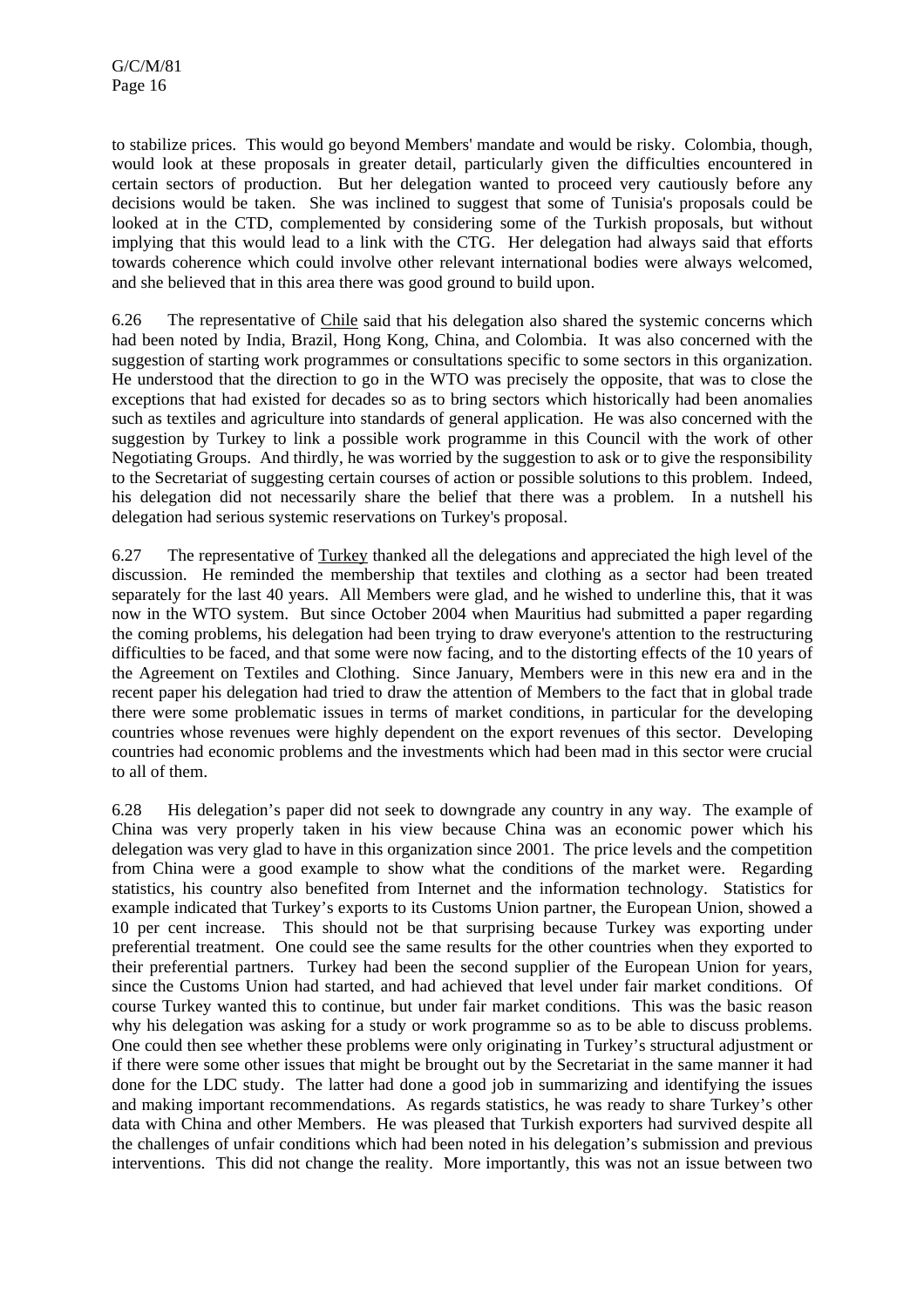Members. Whatever his delegation and others had been saying was for all the developing countries, with a view to develop their trade. The problem was not only Turkey but what all exporters had been doing since January and how they saw their future.

6.29 As to the systemic implications perceived by some, the representative of Turkey stated that the systemic implications were valid and he understood what was being said. He did not want to repeat that this was a 40 year problem, but there was a problem and the systemic issue had not arisen when the LDC study had been agreed. Now the LDC study was there and would be tackled in the Committee on Trade and Development, and there was nothing wrong with that. He did not think that Members would introduce or generate restrictions or other measures in this sector through a study. He did not see any problem to carry out a study for developing countries under a work programme. The interventions made by other developing and developed Members confirmed that the establishment of a work programme was needed. This programme would be an excellent instrument to clarify what had been discussed at the present meeting, including all the hesitations that were heard from some Members, while at the same time fulfilling his delegation's expectations. He had no doubt that the Secretariat would do this well, on the basis of which one could possibly arrive at some recommendations for all countries. This was in many ways going to be a challenge, including for Turkey. He had no doubt that the study would be objective and, like in the LDC study, probably suggest more South-South trade. One would also see how the Secretariat would compile the necessary data, from which conclusions could be drawn by the Members, not by the Secretariat.

6.30 Going back to his delegation's proposals, if there would be implications to the Doha Round, then so be it. The point was not just to exchange views but to see if something could be done. The matter was already in the NAMA negotiations. There were discussions even in the Sub-Committee of Cotton where there had been some interventions to the effect that cotton issues were general issues. So the exchange of views between Committees should not be surprising to anybody. The WTO could tackle this issue after the compilation of data and the study by the Secretariat would have been made. Japan and some other countries had dwelled on the price stabilization issue. Price stabilization did not mean in any way new restrictions on exports. Price stabilization meant, if it would come out of the study, how less variations in prices could benefit developing countries. The very high variations were to the disadvantage of the other countries but this was something that this study could identify in this context. But he agreed with Japan and others that this was totally dependent on market forces. The idea was to point out what had been happening since January in order to show direction to Members. He did not believe that price stabilization should be a problem for Members because all knew, for example, that there were export taxes by China and that the European Union agreement with China also included price stabilisation efforts. So there was no other reason to look for why his delegation was talking about price stabilisation issues. But he again wanted be very clear that the idea was only to look at the reality in the market now. He suggested that all that he had said could very well be analyzed in a work programme, in a study prepared by the Secretariat. His country was ready to take this challenge, to have a picture of the market in this sector, to see how the transitional measures by all countries were effective, and to see the compilation of the data in terms of production and exports. He was of the view that this could be used in Members' economic domestic programmes, for future reference, and in terms of Members' economic needs.

6.31 The Chairman said that it seemed clear from the numerous interventions that there was, at this point, no common understanding among the Members, particularly on the proposals contained in the Turkish communication. He also noted that a number of delegations had expressed the strong wish that this issue be kept on the agenda of this Council. He believed, however, that there was a need for consultations, individually, bilaterally and multilaterally, in advance of that meeting. He was in the hands of Members if they wished to hold consultations on this issue, and believed it would not be very productive if the Council were to revert to this issue before doing so. He, therefore, proposed that the Council take note of the statements made and agreed to revert to this issue at its next meeting.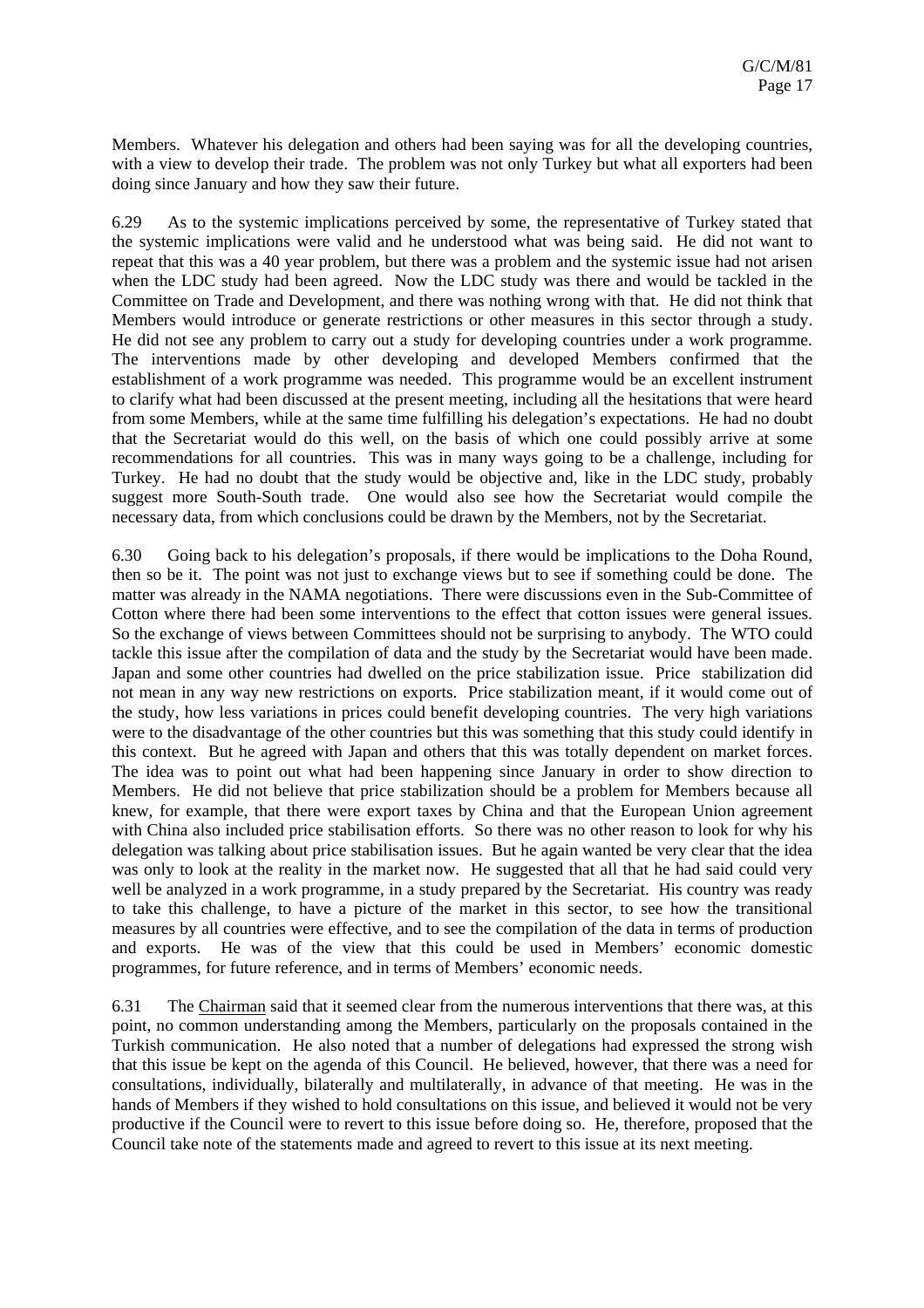6.32 It was so agreed.

## **VII. NIGERIA TRADE RESTRICTIVE MEASURES**

7.1 The Chairman informed Members that this item had been placed on the agenda following a request from the European Communities, dated 26 June 2005.

7.2 The representative of the European Communities noted that this item had been on the agenda of the 30 March 2005 meeting of the Market Access Committee. The minutes of that meeting, in document G/MA/M/39, under "other business" contained a good summary of the matter as well as of what motivated the EC to request this item on the agenda. At the EC's request, the summary is reproduced in the following paragraph.

7.3 The Communities wanted to raise the point on the new tariff regime and trade restrictive measures in Nigeria. The Communities had noticed that various restrictive measures were introduced between 2002 and 2004 and that these had had a negative impact on the normal trade flows between the Communities and Nigeria. Her delegation had taken up these issues on a bilateral basis including at Ministerial level and while there had been some indication that there would be a new tariff regime introduced and also some indications concerning both import and export bans, her delegation had thought that it could be helpful to raise the issue here in order to encourage Nigeria to commit to an early removal of these non-compatible import and export bans and also to encourage reduction of other trade restrictive measures. This could help to avoid the escalation of any dispute and could also help in the regional harmonization that was ongoing. So as she had mentioned there had been some indications that there would be reform and so she welcomed that commitment to reform the tariffs and to bring them into line with other ECOWAS member states. Her delegation also welcomed the statements concerning removal of import and export bans including bringing the tariffs for these banned products in line with the new tariff structures. The Communities strongly encouraged the early removal of the import and export bans this year if possible. This would send a very positive signal about Nigeria's commitment to meeting its responsibilities under WTO Agreements. The Communities also encouraged Nigeria to review other trade restrictive measures which would include the high registration fees applied to imports by the national agency for food and drugs administration and control and in connection with some planned visits for the purpose of certification of good manufacturing practice. At the same time, the Communities recognized the concerns of Nigerian industry and the need to phase in reform but the need for early action had to be stressed due to complaints from the Communities' own exporters and the possibility of therefore having to raise this at dispute settlement. Depending on how her delegation progressed in its discussions with Nigeria, there might be need to revert to this subject at a later stage.

7.4 His delegation considered that they were now at the later stage referred to at the end of the statement above. His delegation had, as Nigeria requested, provided a written version of its concerns about the import and export bans and their timetable for removal and the high levels of registration fees for regulated imported products by the national agency for food and drugs administration control, NAFDAC, to Nigeria on 30 May. His delegation raised the matter at this meeting because it was frustrated with a situation that it had facing since 2002. The matter had been raised at the Ministerial level and in respective capitals but no progress had been made.

7.5 The representative of Nigeria stated that his Government was equally frustrated. He recalled that Nigeria was confronted with the same issue during the recent review of its trade policy in May 2005. He was under the impression that there was satisfaction with his delegation's explanation at that time. He also understood that Members would allow the matter to rest. However, in light of the EC statement, he explained that the import prohibition measures were essentially transitory and were not intended for indefinite application. Nigeria was presently assessing the impact of the import bans on its economy and the trade of other countries, although it was already engaging bilaterally with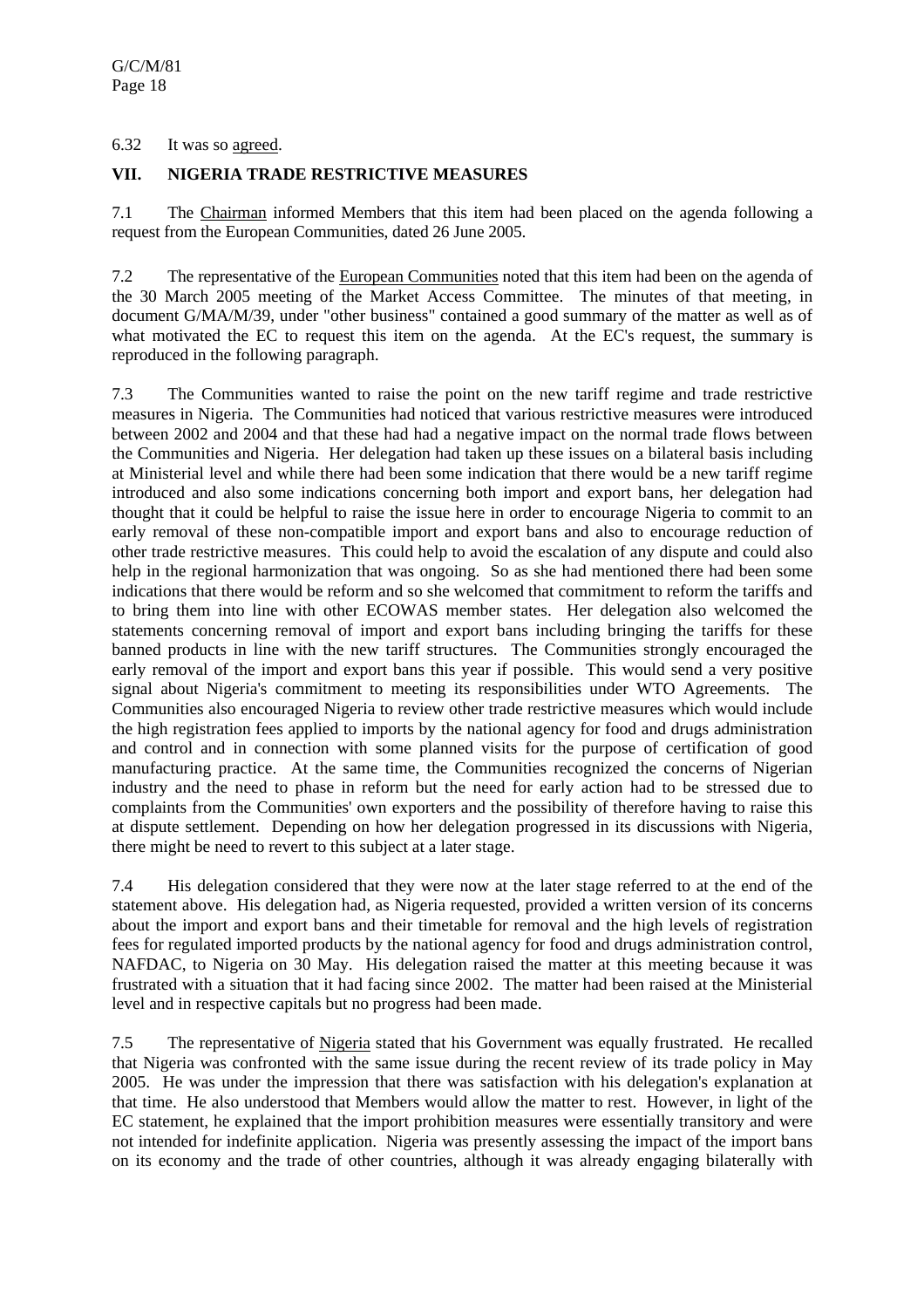some of its partners to fully and amicably resolve all issues. Nigeria wished to assure all those affected by the measures that they were being reviewed with a view to phasing them out no later than 2007 and a process for their eventual elimination had already commenced. However, these concerns would be conveyed to the capital. Finally, he reiterated Nigeria's deep commitment to the multilateral system and reassured Members that his Government would not deliberately seek to undermine it.

7.6 The representative of Canada shared the concerns expressed by the delegation of the European Communities and was grateful to the delegation of Nigeria for the information just provided. His delegation hoped that in the future, Nigeria could provide Members with more information concerning the quantitative restrictions that had been imposed for the past three years or so, especially in terms of the tariff lines that were covered by these measures. He asked what the justification was for applying these measures when Members were previously told that they were temporary. At this meeting Members were told that they may be lifted by 2007. In the meantime, his delegation would appreciate that they be duly notified to the WTO according to the rules.

7.7 The representative of the United States also supported the EU on this issue. His delegation faced the same problems in doing business in Nigeria. It had raised these issues with the Nigerian authorities bilaterally. There seemed to be a process going on designed to address these issues. To the extent that there were consultations or information exchanged on these issues, his delegation wished to be part of that process.

7.8 The Chairman proposed that the Council take note of the statements made.

7.9 It was so agreed.

## **VII. ELECTION OF CHAIRPERSON FOR THE COMMITTEE ON TRADE-RELATED INVESTMENT MEASURES**

8.1 The Chairman recalled that at the previous meeting of the Council, it had been agreed that, in accordance with the The Guidelines for the Appointment of Officers to WTO bodies contained in document WT/L/510, adopted by the General Council on 10 December 2002, he would carry out consultations on a new candidate for Chairmanship of the TRIMS Committee. He had carried out consultations and was pleased to be in a position to nominate Mr. Suren Badral of Mongolia for the Chairmanship of the TRIMS Committee. He proposed that the Council agree to elect Mr. Badral as Chairman of the TRIMS Committee by acclamation.

8.2 The Council so agreed.

# **IX. OTHER BUSINESS**

A. REQUEST BY PAKISTAN FOR EXTENSION OF THE TRANSITION PERIOD UNDER THE TRIMS AGREEMENT

9.1 The Chairman informed Members on the status of the request for the extension of the transition period submitted by Pakistan at the end of 2003 and circulated in document G/C/W/478. Questions by the United States concerning this request and the replies provided by Pakistan were contained in documents G/C/W/480 and G/C/W/487, respectively. Informal consultations were held by his predecessor Ambassador Choi from which he reported that further time was needed to find an appropriate solution. He reported that this issue was on-going and opened the floor to any Member to update the Council on any developments.

9.2 The representative of Pakistan informed the Council that he had not received any new information from his capital on the matter.